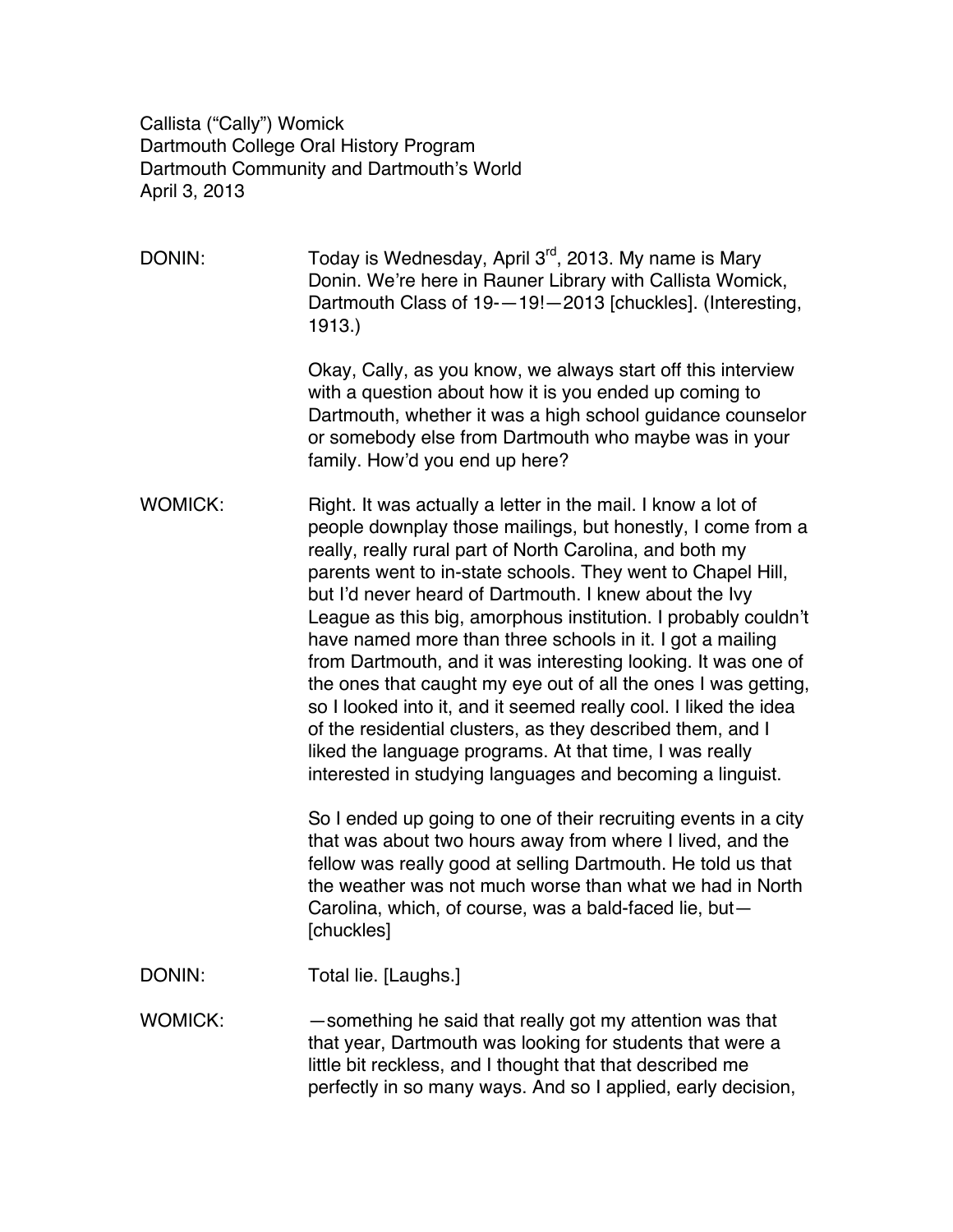and I got in. It was actually the only school that I applied to. There were other schools that I was interested in, but I didn't apply ʻcause I wasn't that sold on the idea of college at all, and Dartmouth was the only one that seemed like the best fit for me. So luckily, I got in.

- DONIN: Did you visit the campus before you applied?
- WOMICK: No. The first time I saw the campus was after I'd been admitted. The summer before I came up here, I visited for a week.
- DONIN: Oh, wow! That's pretty brave.
- WOMICK: Yeah. It didn't seem all that strange to me. I mean, my family didn't have a lot of money. I wouldn't have been able to visit any colleges that weren't within driving distance of my home, so if I were going to go out of state and far away, which I really wanted to do, it would have had to be blind.
- DONIN: Did its rural location appeal to you?
- WOMICK: Oh, definitely. I wanted a really small school because I'm from a really small community. I couldn't handle something that was like a city. Both my parents liked Chapel Hill and wanted me to go there, but it has 30,000 undergraduates. I can't even imagine that number of people. So I wanted something small, and I wanted something rural ʻcause that's what I knew, and I didn't want to experience too many new things at once, since I knew I was already going to be getting a lot of new experiences.
- DONIN: Pretty far away. Had you been away from home before?
- WOMICK: I actually moved out of my parents' house when I was 17 to live with my grandmother because that was closer to the high school I was attending. I went to a charter school an hour a way, and I commuted, so—it wasn't that much closer; it was 15 or 20 minutes closer, but it was also in the same city that I was working. I worked in high school to pay for my car and the gas to get to the school that I was attending, so I was actually away from home and, like, paying for all of my own life expenses really early on, so it didn't seem like that much of a jump to then be just living even further away.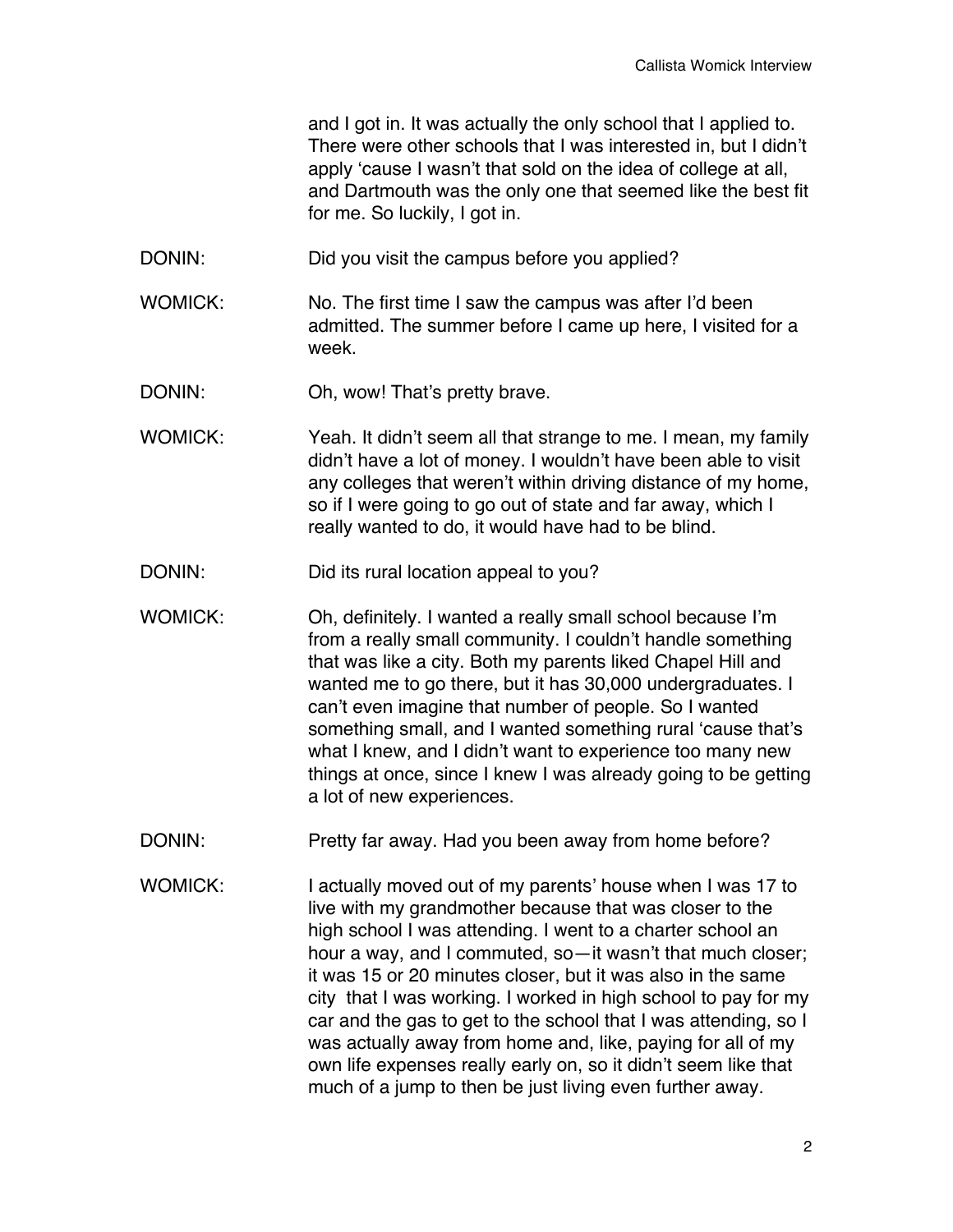- DONIN: Were you the first—I don't know if you have siblings, but were you the first in the family, of your generation, to go away?
- WOMICK: Yeah. I'm the oldest sibling. I have a younger sister. She just turned 19. But that's all in my family, just me and my sister. And then I have a little cousin who's eight now, but other than that, I have a really small family.
- DONIN: So you weren't leaving home to—I mean, your departure was not that traumatic because you'd already been away, in some sense, anyway.
- WOMICK: It was easy in the sense that I already knew how to take care of myself and was used to that, but it was really hard in the sense that my family *is* really small, and they all live together. Except for a great cousin and his wife, who lived in New York City for most of my childhood, everyone lives within an hour or two of where I grew up with my family in North Carolina. We would have dinner with each of my grandparents' families each week. So, really close-knit family that I saw a lot. So it was really difficult coming here, where I knew nobody. In the small community, I knew everyone. Everyone knew me. I couldn't go anywhere without having a conversation with someone who was a friend of my dad or my mom or my grandparents, or even running into a family member [chuckles] and then coming here, where I had absolutely no connections. That was really hard.
- DONIN: Were you the first from your high school to go to Dartmouth?
- WOMICK: I was the first from my high school to go out of state, actually.
- DONIN: Wow.
- WOMICK: The charter school that I went to was brand new. I think mine was the fourth or fifth graduating class. The school had only been around for about eight years when I graduated. It was a really good school, but just it hadn't been around long enough to start sending students out of state. And we have a lot of really good in-state schools, where people tend to go because it's the easier thing to do.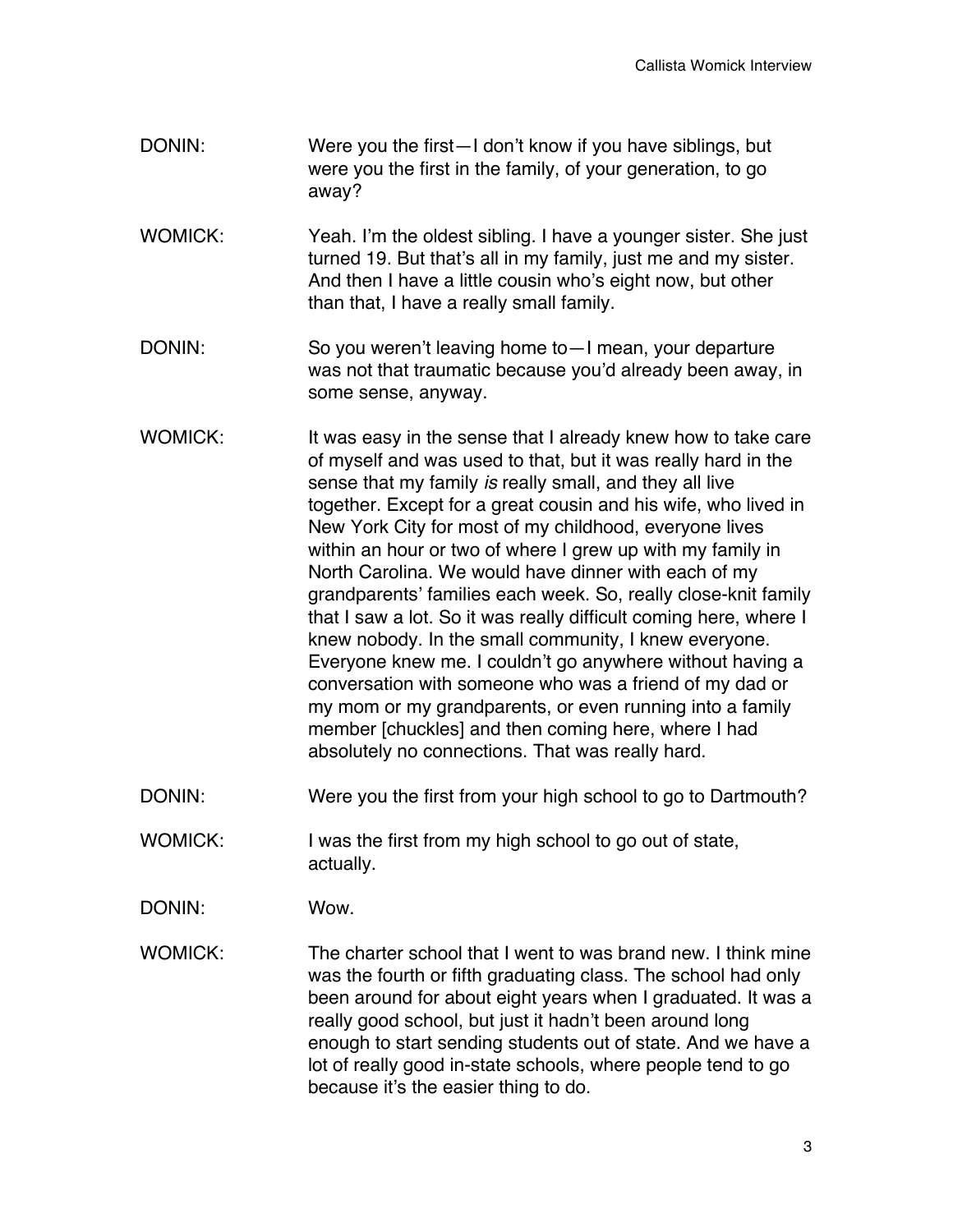- DONIN: And probably cheaper.
- WOMICK: Yeah. Oh, definitely cheaper. So I was the first out of state and the first Ivy League acceptance for the school. They'd never had a student get into an Ivy League school before. I don't know if that's because no one had ever applied, if it's just not an ambition that the students had yet, but I wasn't the only person in my class. There were a couple of other people in my class who got into Ivy League schools, but they didn't actually go.
- DONIN: So the transition from being a small-town girl that everybody knew about and was proud of because you were going to a big fancy school up North, to here, where nobody knew you—it must have been hard.
- WOMICK: Yeah, it was kind of hard. But, then again, I really appreciated it because I'd never really enjoyed the smalltown-everyone-knows-you kind of atmosphere. I mean, in retrospect there were things that I really did like about it that I didn't know I liked, but at the time, I just wanted to be around people who challenged me and who weren't always kissing my feet. That's the way I felt with a lot of my peers because—I mean, no offense to the people I went to school with, but they just weren't interested in the same sort of things that I was interested in and weren't as engaged with the learning. And so coming here, where I was all of a sudden really challenged in so many different ways, was amazing.
- DONIN: Did you feel well prepared, though?
- WOMICK: In some ways, I felt very well prepared. I had a couple really incredible teachers my junior and senior year of high school that worked us so hard and asked really important questions and took no bullshit. And so I really appreciate how hard they made us work, because they did prepare us, I think. I was less prepared in terms of mathematics, but, frankly, that's all my own fault because I avoided mathematics in high school. I took the minimum of what I had to. I took pre-calc and then stats. I never took calculus. So I probably would have been prepared if I'd decided to be prepared.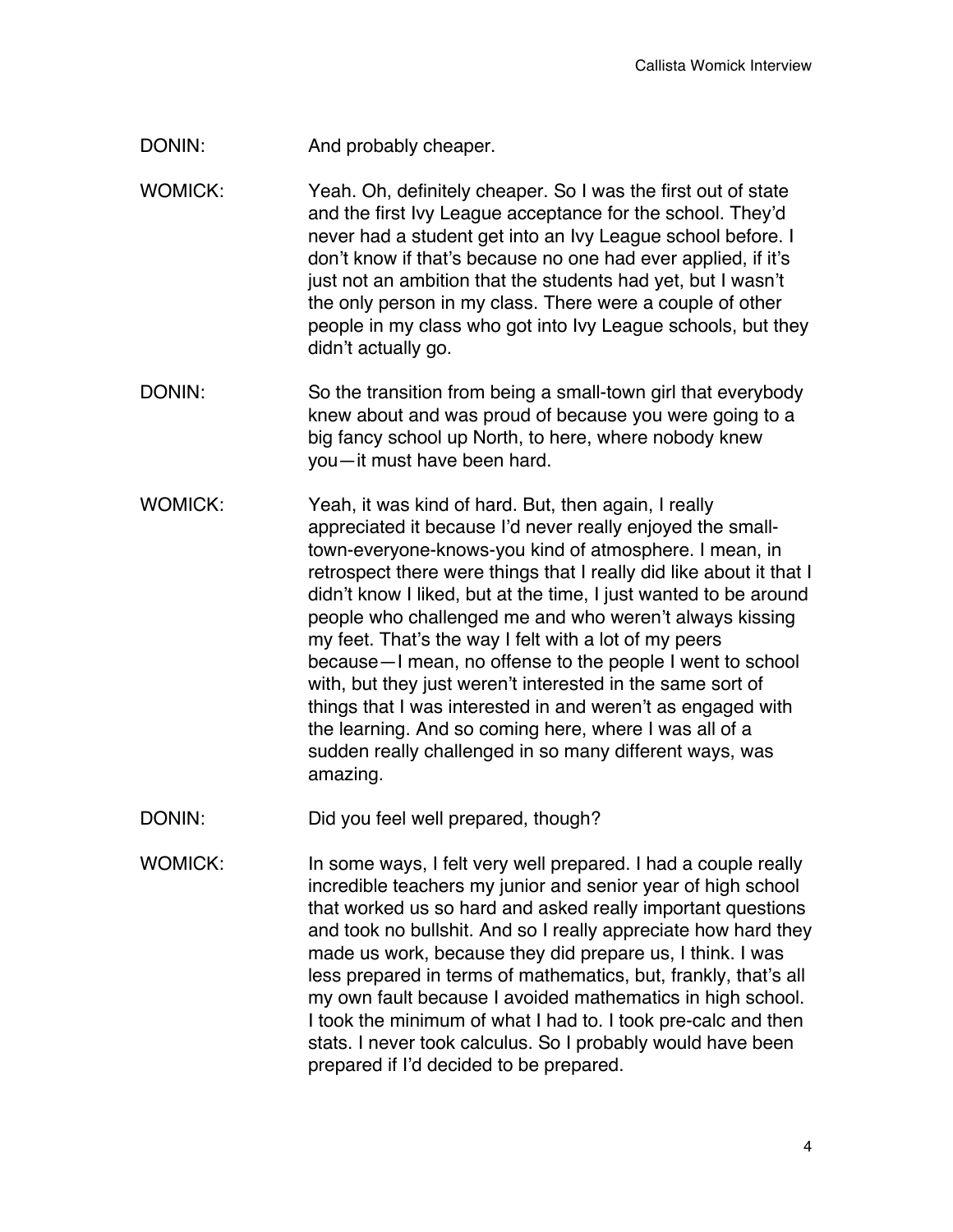DONIN: So describe what it was like when you came up here in whenever it was—August?—for—did you go on one of those—

WOMICK: [Laughs.] It was hideous. It was raining.

DONIN: Oh, dear.

WOMICK: No, I visited at the end of July, beginning of August, I think, actually. I came up here—and I was dating someone at the time. It was someone who had gone to my first high school. For my freshman year of high school, I attended Eastern Randolph High School, which was the local high school where I grew up, and I hated it there. After my freshman year, I told my parents that either I needed to go somewhere else or I was going to drop out and get my GED because I hated that school so much. It just wasn't worth three years of my life to get a normal diploma when I knew I was smart and could probably still succeed in life even with a GED.

> And so there was a senior there when I was a freshman, who I didn't know well, but he was really smart and weird. He had long blond hair—and this is rural South; no one has long blond hair except the rednecks, and he wasn't a redneck, so I didn't know what was going on with him, but he seemed cool.

> And then he was the valedictorian for his class, and since I was in the band, I heard his speech, and it was all about dreams and ambition and—it was just different from anything else we had going on. And a few years later, when I was at my new high school, Gray Stone Day, he randomly got in touch with me on Facebook, and we started talking and hit it off, and then we started dating.

> And so when I came here, he graduated a year early from Chapel Hill and came up here to do the MALS program. So the reason that I visited before DOC trips—DOC trips would have been the first time I saw campus, but he paid for me to come up here and see his new apartment and get a feel for the campus because he thought that that would be important for me, and it was something that he could afford to do for me, so he did.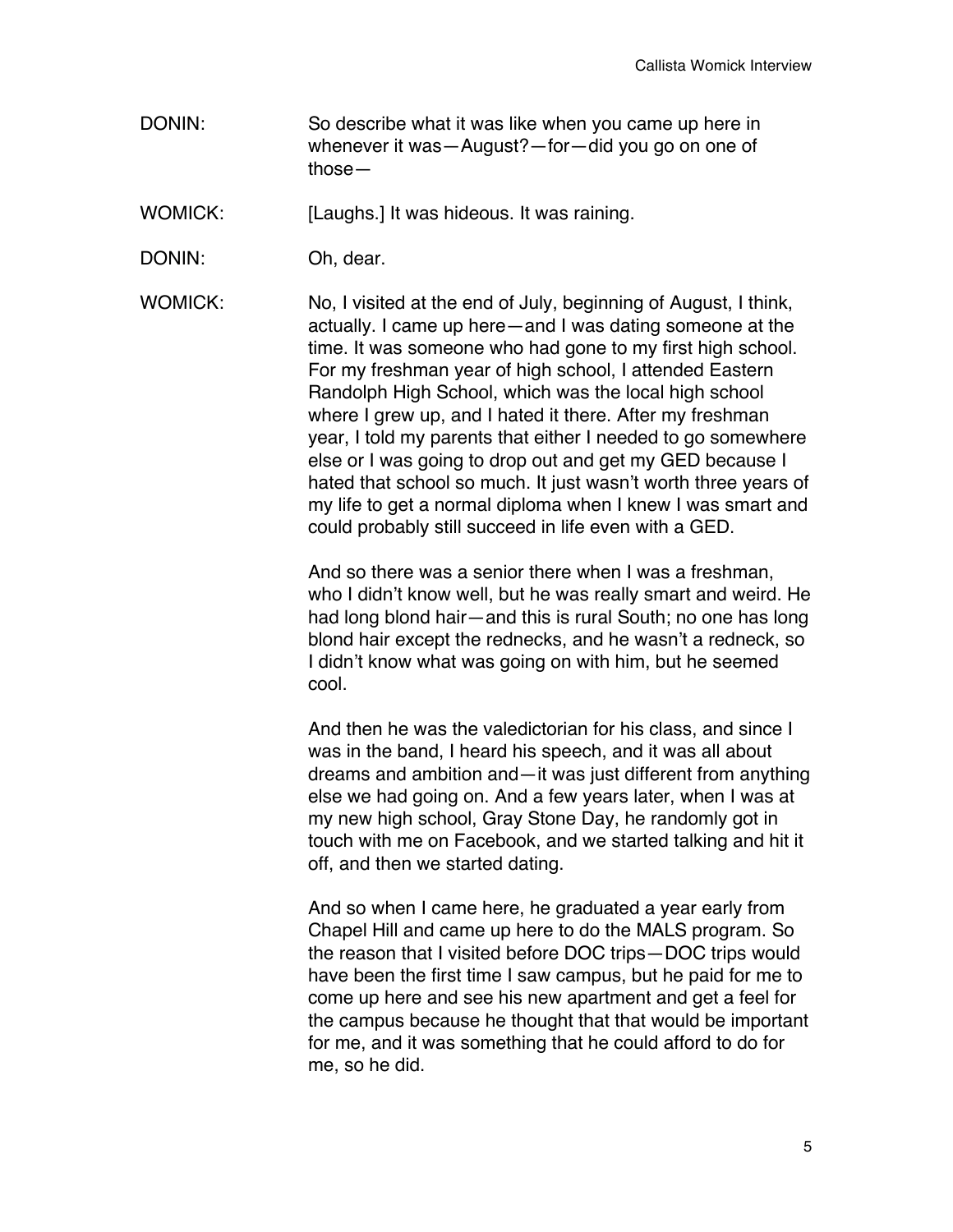| DONIN: | Great. |
|--------|--------|
|        |        |

WOMICK: Yeah. But it was miserable. It was raining the whole time. It was that part of the summer where it's just cold and rainy for a week.

DONIN: So when you arrived for the DOC trips, did you do one?

- WOMICK: Yeah, I did a hiking trip. It was really hard.
- DONIN: Do you consider yourself an outdoorsy kind of person?
- WOMICK: I would consider myself very outdoorsy. I mean, I grew up on a farm. My idea of playing as a child was to go out into the woods and stay out there all day and, like, build forts and climb trees and then come in at night for dinner. [Laughs.] And my parents didn't see me between breakfast and dinnertime, usually. I was home schooled, so I was out playing in the woods while the other kids were learning their multiplication tables, for better or worse. [Laughs.] So, yeah, I thought I would be really prepared for a moderate hiking trip, but then—to be fair, the trip that they called moderate hiking then, they now call harder hiking because so many people had trouble with it. It was the Presidential Range. We had three summits over the course of the trip.
- DONIN: [Sharp intake of breath.]
- WOMICK: We all had a really tough time. My leaders were great, but we got lost at one point, and we were lost for about an eightmile round trip, so that added eight miles to our daily hike that we weren't anticipating.
- DONIN: Uh!
- WOMICK: A few people got hurt. One of my leaders hurt her knee. I hurt my knee really badly, actually, and had to deal with that for the first two months I was at Dartmouth. [Chuckles] I couldn't do stairs. It was a really challenging trip. One of the other people on the trip had a bee allergy, and within the first few hours of the trip walked right through a bee nest and got stung, like, six times. [Laughs.] So a lot of things went wrong, but overall, I think, we had a pretty good time.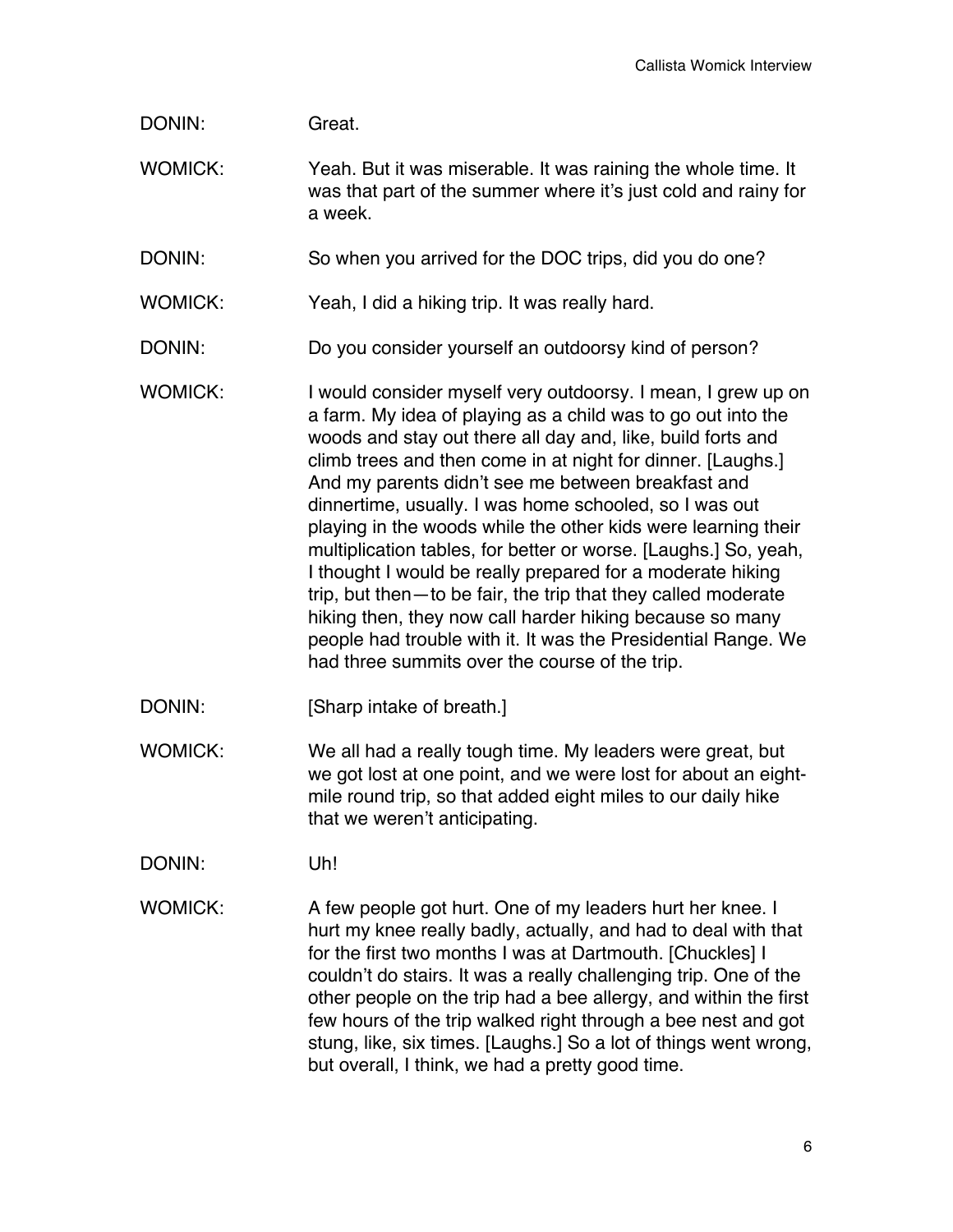Actually, one of my best friends at Dartmouth, I met on that trip, and I know that's, like, the cliché thing to have happened, but she and I would not have met other than that, I don't think, and she's one of—she *is* my best friend at Dartmouth and the only friend that I've had since freshman year.

DONIN: Well, that's exactly what they hope will happen, I think, or at least—maybe not have a friend that's gonna last through the whole four years, but bonding with a group of people who will support you at least through your first term, anyway.

WOMICK: Right. Yeah.

DONIN: That's fantastic.

So what dorm were you in that first year?

WOMICK: I was in East Wheelock. I was in Andres on the third floor.

DONIN: Oh, the cluster.

WOMICK: Yeah. [Chuckles.] That was a horrible experience.

DONIN: In what way?

WOMICK: I didn't get along with my roommate, and she didn't get along with me. It just didn't work out at all. I guess when they put us together—she was from India, and she was from a very traditional upbringing, and I guess they figured, "Oh, Southern girl from rural North Carolina. Probably had a traditional upbringing, too." But that's not the case at all. My parents are total hippies. So she and I had very different lifestyle expectations. She had very strict understandings of when it was appropriate for boys to be over, which was a lot of the time not at all unless they were *her* friends, in which case it was okay. [Chuckles.]

> And different ideas of cleanliness. She had a lot of very traditional Hindu ideas of cleanliness that I just couldn't understand at the time. I didn't have a lot of experience with people from different cultures and could not empathize at all when she got angry with me for things that I saw as very petty. We had a lot of trouble and I actually ended up moving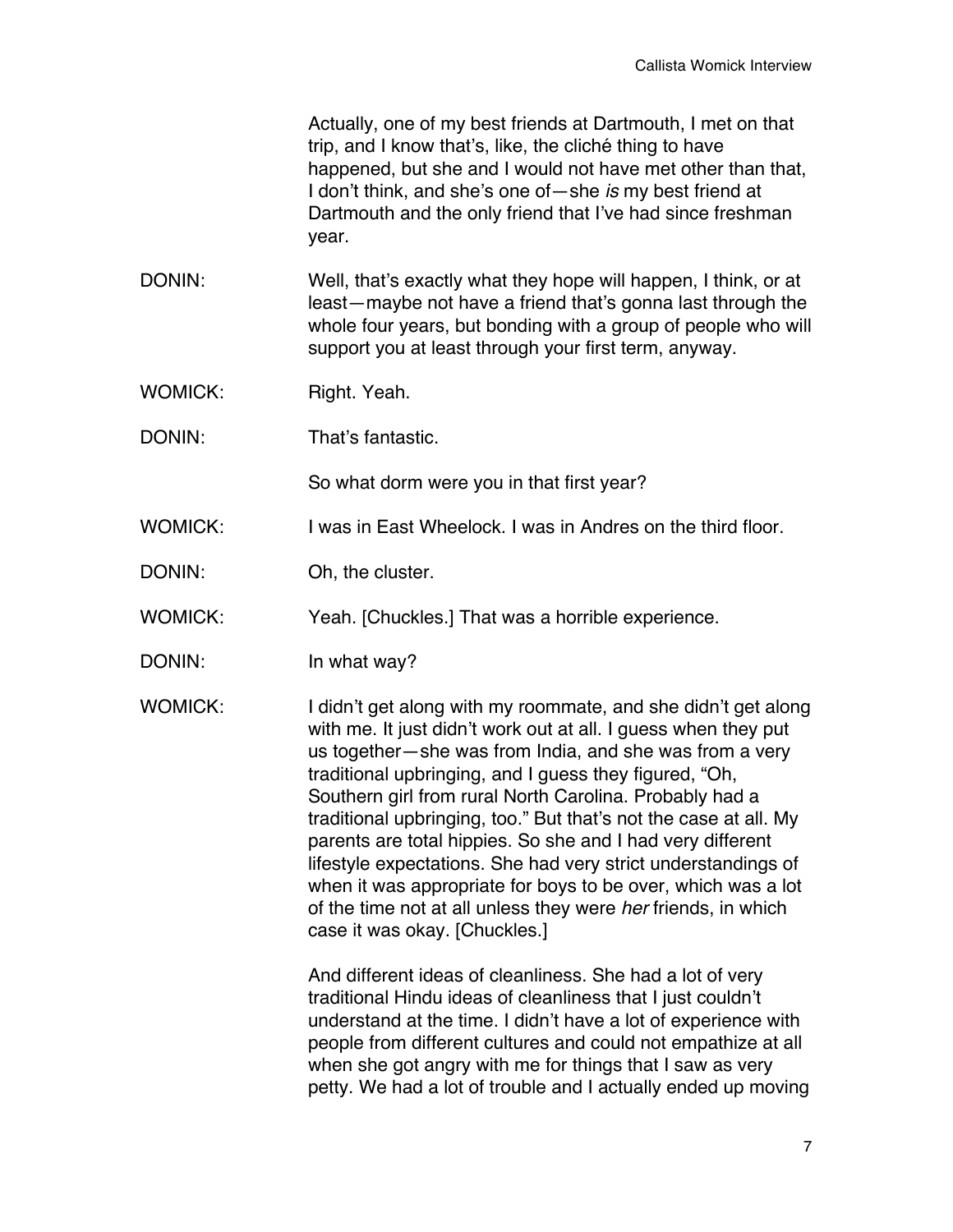out winter—well, not moving out. I still had the room there, but I started living with my boyfriend in his apartment, just because it was such a terrible rooming situation, and I had an alternative, so I took it.

DONIN: Mmm. That's too bad. That's a hard way to start.

WOMICK: It was—well, freshman year in general was hard, but—

- DONIN: What made it hard, other than the usual things that make freshman year hard?
- WOMICK: I don't make friends very easily, and I didn't bond with my freshman floor at all. They bonded because they all went out to the fraternities together, and that was something that I was never interested in doing at all. I just—I don't know why, but it never interested me. I went once with a couple people from the DOC trip. I went to SAE, and it was just such a strange experience. I felt so objectified, and I didn't have the feminist mindset that I have now, but going into the basement and the way that the guys were just totally on top of us when they realized that we were freshman girls and it was fall term, and, you know, teaching us the rules and, like, giving us all these beers. And then at some point, we didn't want to drink anymore ʻcause it was the first time any of us had consumed alcohol. And so we said we wanted to leave, and there was this weird thing that happened. Like, they were upset that, you know, we were starting to say no and, like, take some sort of agency over the situation, and I recognized that, and it made me feel really, really uncomfortable, and so I never went back to the fraternities, in, like, intending to have a good time. I went to dance parties, but not basements because that was the sort of environment that I'd heard about and that I then witnessed first hand, and I wasn't comfortable with that, so that was something my freshman floor did together to bond, and that was something that I couldn't do with them.

Also, they went out to restaurants and movies a lot, and I just didn't have the money to do that, so in a lot of ways I couldn't bond with them.

DONIN: So who was your—so you had this boyfriend here. Does that impact your efforts to sort of find a community for yourself?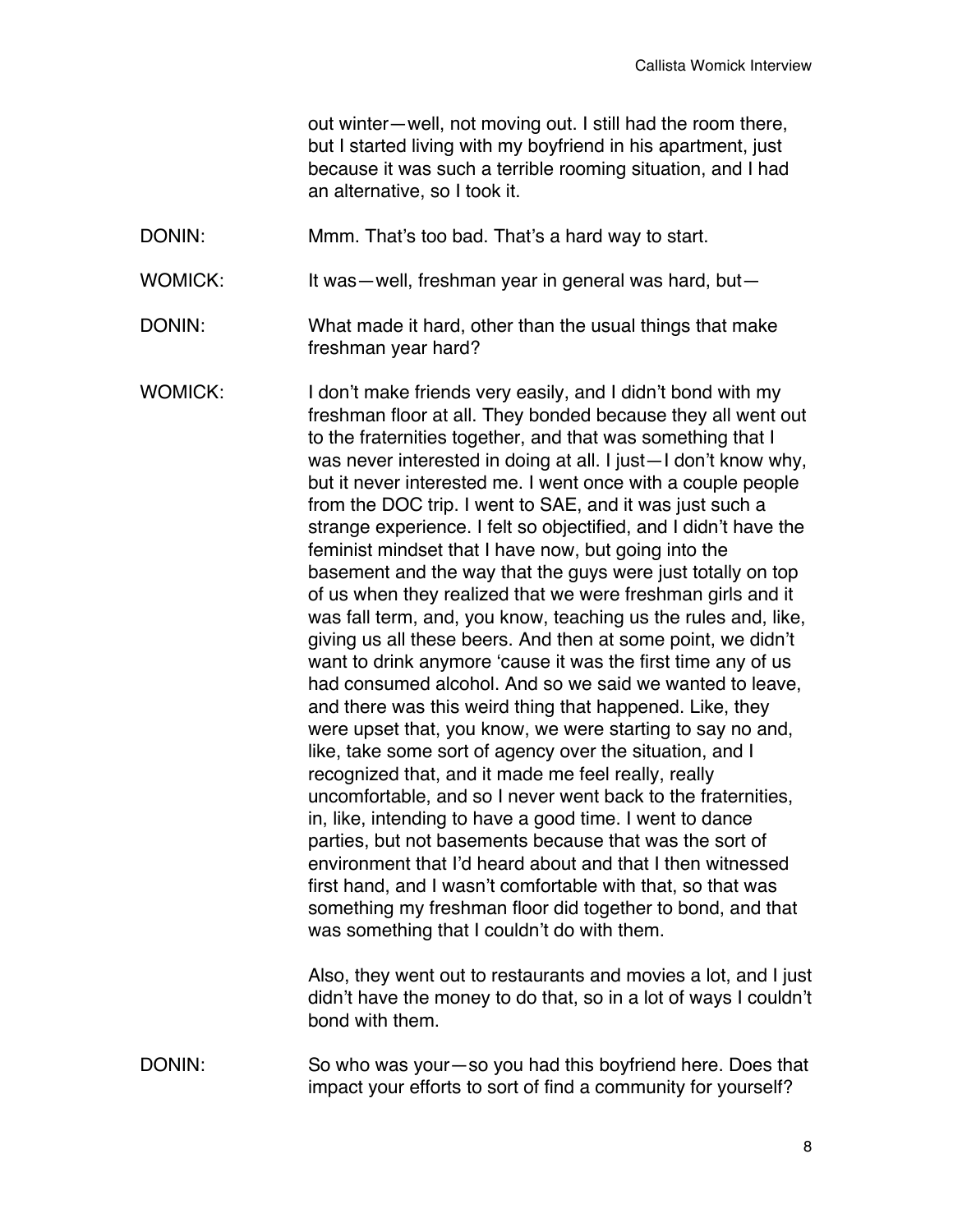- WOMICK: I think it did a lot freshman year. But, then again, if I hadn't had him, I might not have stayed at Dartmouth because freshman year was just so hard and I felt like I didn't really have a community. I didn't find a community really that I felt was my own until sophomore year. And so it was really nice having him from home and, like,—we were both sort of experiencing this really new, really weird, completely different from what we were used to environment together, and he was older and could offer advice on college, which my parents tried to be really helpful, but my dad dropped out of college his freshman year, and my mom had a very different college experience from what I wanted. She joined a sorority, and she partied a lot. She missed her own graduation because she was still drunk in the morning, so—I mean, a lot of stories that she told me that she regrets now, and I knew I wanted to do things differently, so they couldn't really offer me a lot of advice on how to get through this. And they had no experience with anything like Dartmouth. But he could help me, and we had a really great relationship. Until spring term. [Laughs.]
- DONIN: So this is spring term of your freshman year.
- WOMICK: Yeah, spring term, I broke up with him. We had some very important differences, because I'm polyamorous. So, I like being with different people at the same time, and I don't think that being with one person should exclude being able to have another beautiful relationship with someone else. And he just couldn't cope with that, and it caused a lot of really heated fights, and, yeah, so that needed to end for both of us. It became very unhealthy, unfortunately.
- DONIN: So he was leaving town anyway, right? When he graduated.
- WOMICK: So he was around until last year, actually, because he did one year in the MALS program and then he was working at Collis as a manager and really liked that work. He'd worked at the student center at Chapel Hill, too. And so he took a year off from the MALS program and then did his last year, last year.
- DONIN: Oh, so he *was* on campus.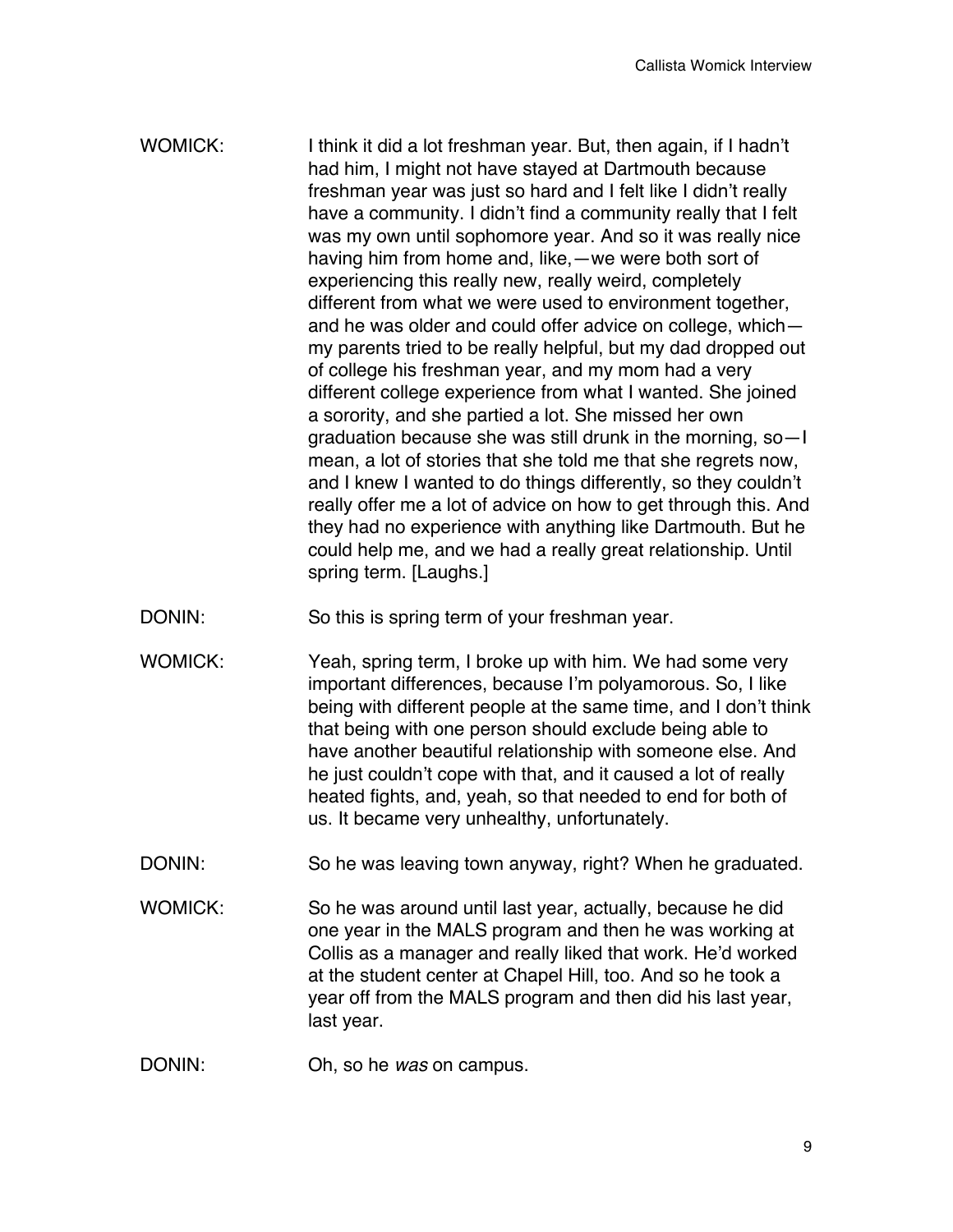WOMICK: Yeah, so he's been here—he just left over the summer, and now he's at the Yale Forestry School.

DONIN: Oh, yeah.

WOMICK: So he's doing really well for himself.

- DONIN: Right. So what was it—you said it was sophomore year when you finally felt that you could make it on your own here.
- WOMICK: Yeah. It's kind of awful to say, but honestly, it was joining a house, which was something that I'd never imagined I would do at Dartmouth or ever, because I have so many moral qualms with the Greek system, with having to basically apply for friendship and then pay for the continuity of that friendship I find very problematic, not even talking about under-age drinking and binge drinking and sexual assault but just, like, the whole setup of the thing.

But a couple people that I got to be good friends with over the beginning of sophomore year and the end of my freshman year, one of whom lived on my freshman hall and was kind of on the outside, too—hung out at Phi Tau a lot, and some upper-classmen that I looked up to and thought were really cool were in Phi Tau, so I rushed, and they loved me, and so I joined. And I figured if I didn't like it, I could always de-pledge. But it worked out, and I was really happy. It was goofy and *clean*. [Laughs.] Which is different from just about all of the other houses.

Had a very nice, well-stocked kitchen, and I love to cook, and everyone else there loved to cook, so there was always good food around, which was really good for me, to learn to, like, eat food. [Laughs.]

And was able to finally form meaningful friendships, not just, you know, casual acquaintances that you have lunch with every now and then but people that I could actually talk to and not hold that much back, was something that I hadn't had before. And just having fun with people, too. And it was really wonderful. It completely changed Dartmouth for me.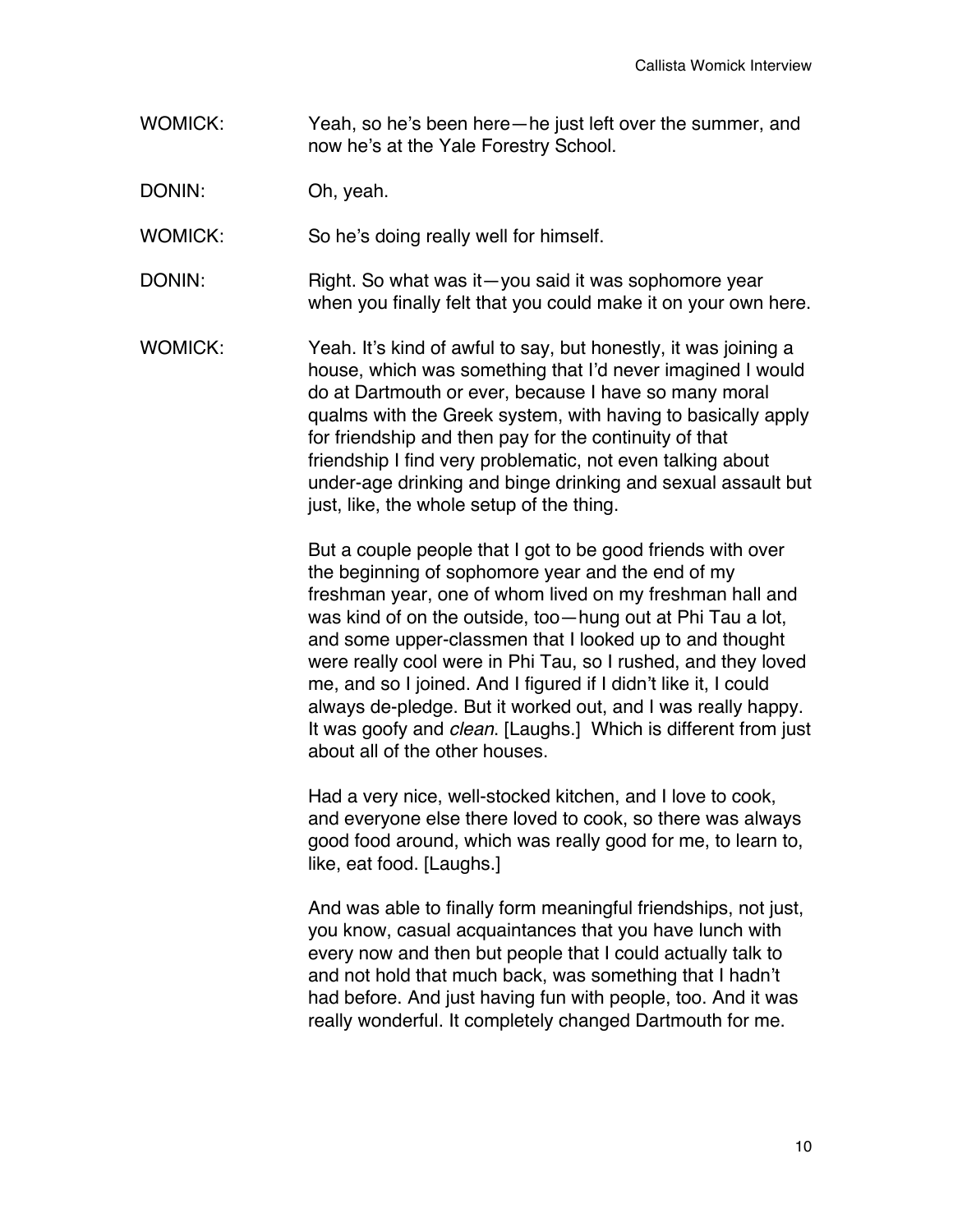- DONIN: So what's the personality of Phi Tau? What makes it acceptable to you? I mean, you just described some of what made it acceptable to you, but—
- WOMICK: Yeah. I'm gonna have to talk about what made it good for me then because I have since de-pledged the house. But what I really loved about it then was that I felt, as soon as I was there, that I had ownership of the space. Even when I wasn't a member, that I had some sort of agency to move the furniture or get something out of the fridge or, you know, give an idea about what we should do together as a group, that I could send things out to the mailing lists, that I was already a part of that community before I had officially become a part of that community. I wasn't just a visitor or an object or something to maybe, like, be seduced.
- DONIN: Is it a sorority?
- WOMICK: It's co-ed.
- DONIN: I see. Okay.
- WOMICK: And so it also didn't have the problematic gender dynamic that I really don't like in the single-sex houses. The—what do you call it? The motto of the house is "*Unitas in Diversitate*," which is "Unity in Diversity." So, I mean, it had everything. It had a rainbow flag flying in the Chapter Room, so it was just really progressive and open. A lot of the people in the house were Jewish. There were some international students, a lot of people with, like, a rainbow of sexualities, all very well versed in diversity issues and just a really open, supportive community.
- DONIN: It sounds like the anti-Greek house, if you know what I mean.
- WOMICK: In a lot of ways it is, yeah. We had the editor of the *Dartmouth Review*, was a member of Phi Tau [chuckles], so, you know, the motto really holds true. It's a place where anyone can come and find community if they want to find it there, and it's not about having common ideas or interests, because, actually, Sterling [Beard ʻ12] and I are really good friends now, and we still talk. I'd say he's one of the better friends, and that seems so counterintuitive because I'm who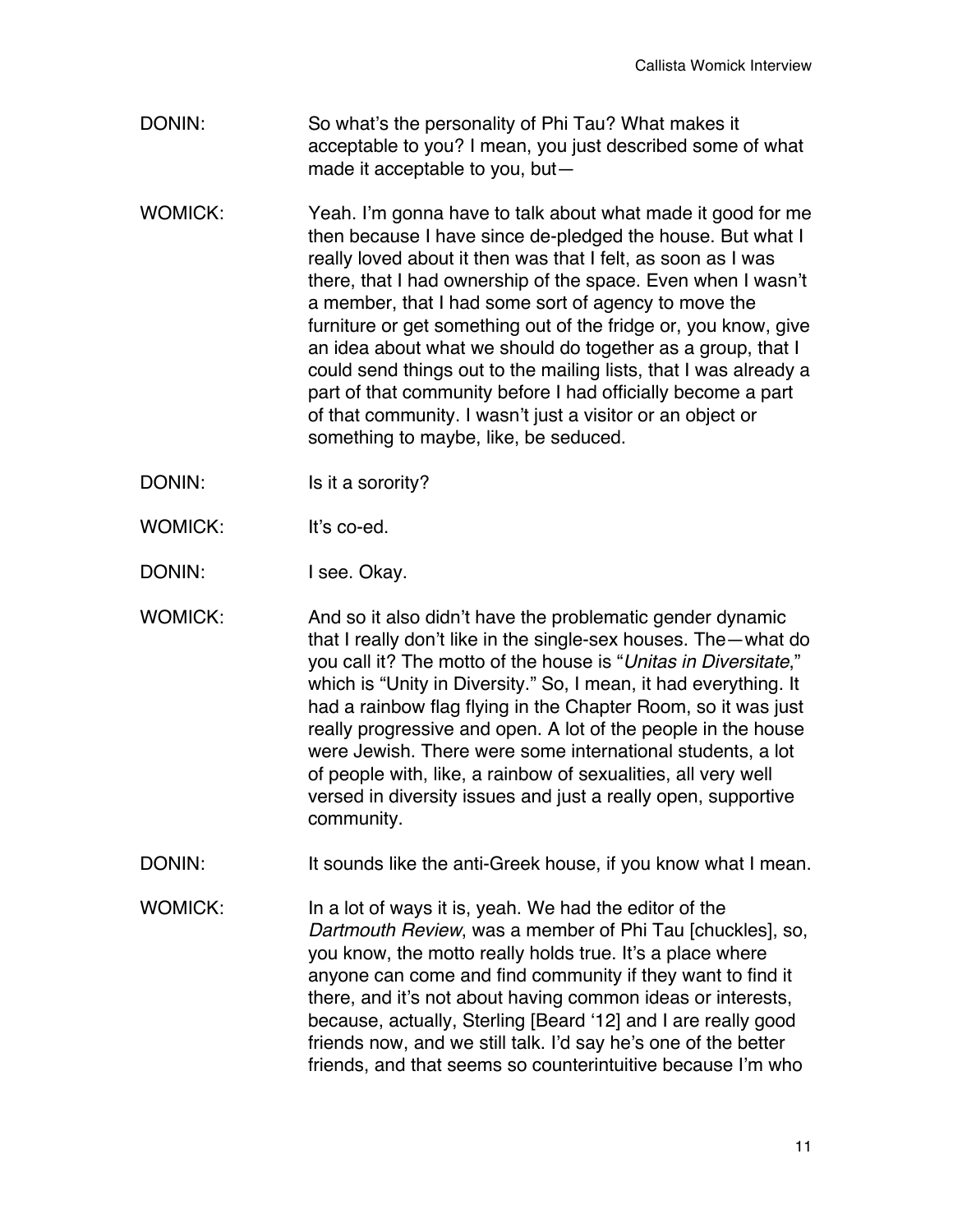I am and he was the editor of the *Dartmouth Review* [chuckles]—of everything.

- DONIN: Mmm. Crazy.
- WOMICK: Yeah.
- DONIN: Crazy. But that says a lot about the attitude of the members, obviously.
- WOMICK: Yeah, it did. For me, anyway. I think it has sort of a campus perception that the people who join Phi Tau want to be outside the Greek community, and that gives it a bad reputation. Or that those kind of people are weird or socially awkward. And I can see where that comes from, but honestly, it's just because most of the people who join Phi Tau aren't interested in the fake sort of interactions that a lot of people engage in because it feels more comfortable and less threatening for them, so to be in Phi Tau, you have to be willing to be more open and honest about who you are and, you know, with the people that you're around, and I think, honestly, a lot of people just don't know how to do that, and so that's why they feel weird about Phi Tau. But that's fine.

It also didn't have a super-rage-y drinking culture, which is great. I was dry for my first year there, and they were totally fine with it. There were a lot of people who joined Phi Tau and never drank at all. It's just totally normal. It's not even an issue, which is not the case in a lot of houses.

- DONIN: So what made you de-pledge?
- WOMICK: It's really complicated.
- DONIN: Well, and only share what—I'm just curious to see this transition of how your life changed at Dartmouth and your sense of community, but this isn't meant to make anybody uncomfortable.
- WOMICK: I'm not uncomfortable. I'm worried I'll get sued.
- DONIN: Okay. Well, let's not talk about it, then.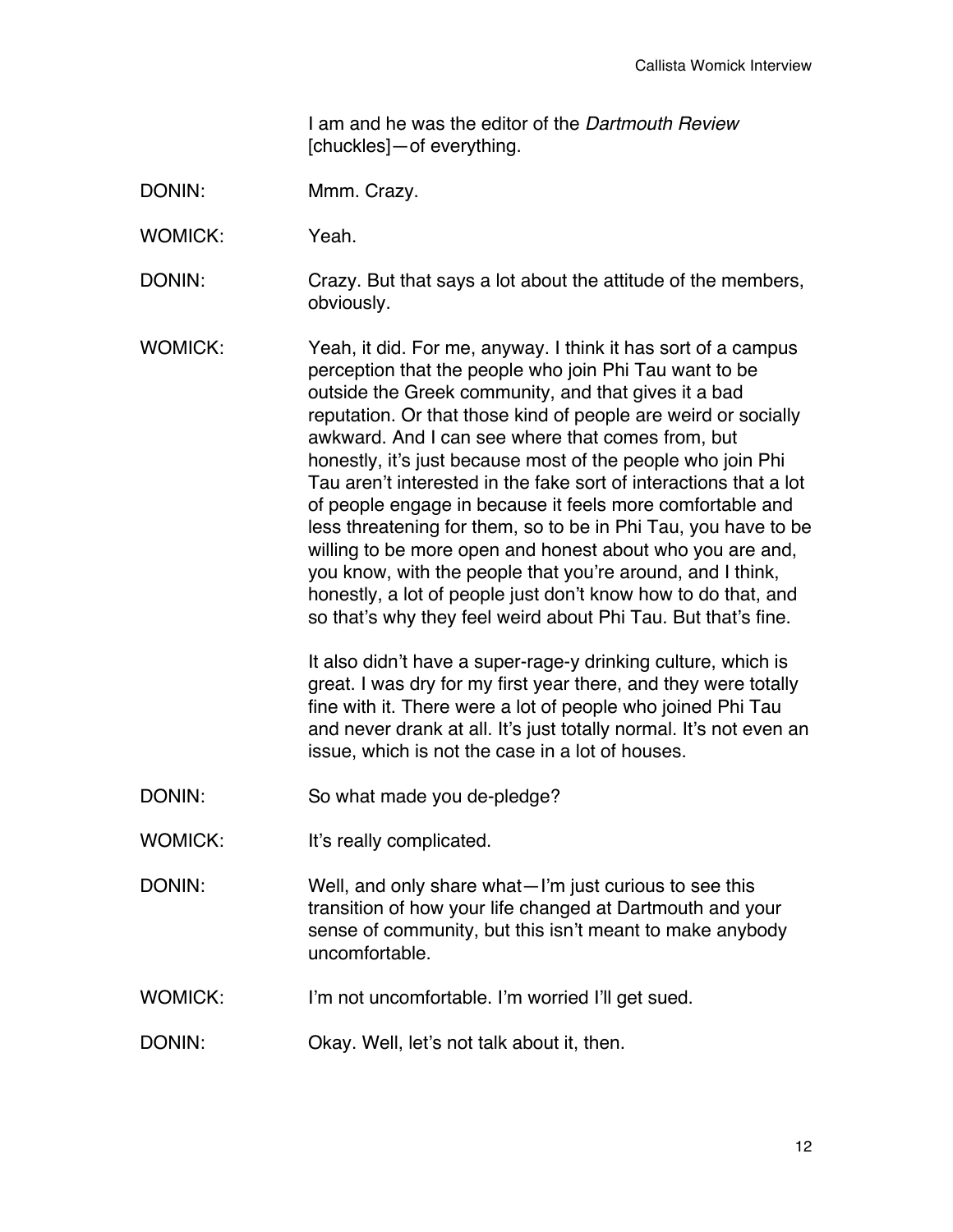## WOMICK: Just long story short, someone who joined the house was accused of sexually assaulting someone else in the house, and that was brought officially before Phi Tau, and it was a really horrible, messy process in which questions like "So were you birth control at the time?" were asked. And at the end of the day, they chose not to remove the member who I very deeply and honestly believe did commit sexual assault. And the way that the whole situation was handled, the way that it was discussed, the way that things went out on mailing lists, and, of course, the final decision—I felt like it wasn't the community that I'd thought it was and that a lot of people that I thought I understood and saw eye-to-eye with, at least in some fundamental, very important ways, I didn't anymore, and I felt less safe in the house because of that. Not because anything had been done to me. I mean, I was sexually assaulted my freshman year, but—I mean, this was a pretty different situation, but, at the same time, I could really empathize with the woman who came forward with this. That's not easy to do, especially just with peers, asking for help and then they didn't remove him.

I also couldn't be in the same organization that he was in and call him "my brother." That was beyond me. So it was a really hard decision because that was my home.

- DONIN: That was your home.
- WOMICK: But—

DONIN: But it wasn't your home anymore.

- WOMICK: It wasn't anymore.
- DONIN: That's really hard.
- WOMICK: Yeah.

DONIN: So I should think that the event of your assault freshman year and then watching somebody go through this sophomore year—didn't it color your whole experience here?

WOMICK: You know, I think it definitely colored my experience. Actually, freshman year I think it didn't affect me as much as—well, I'm not sure how much it affected me, because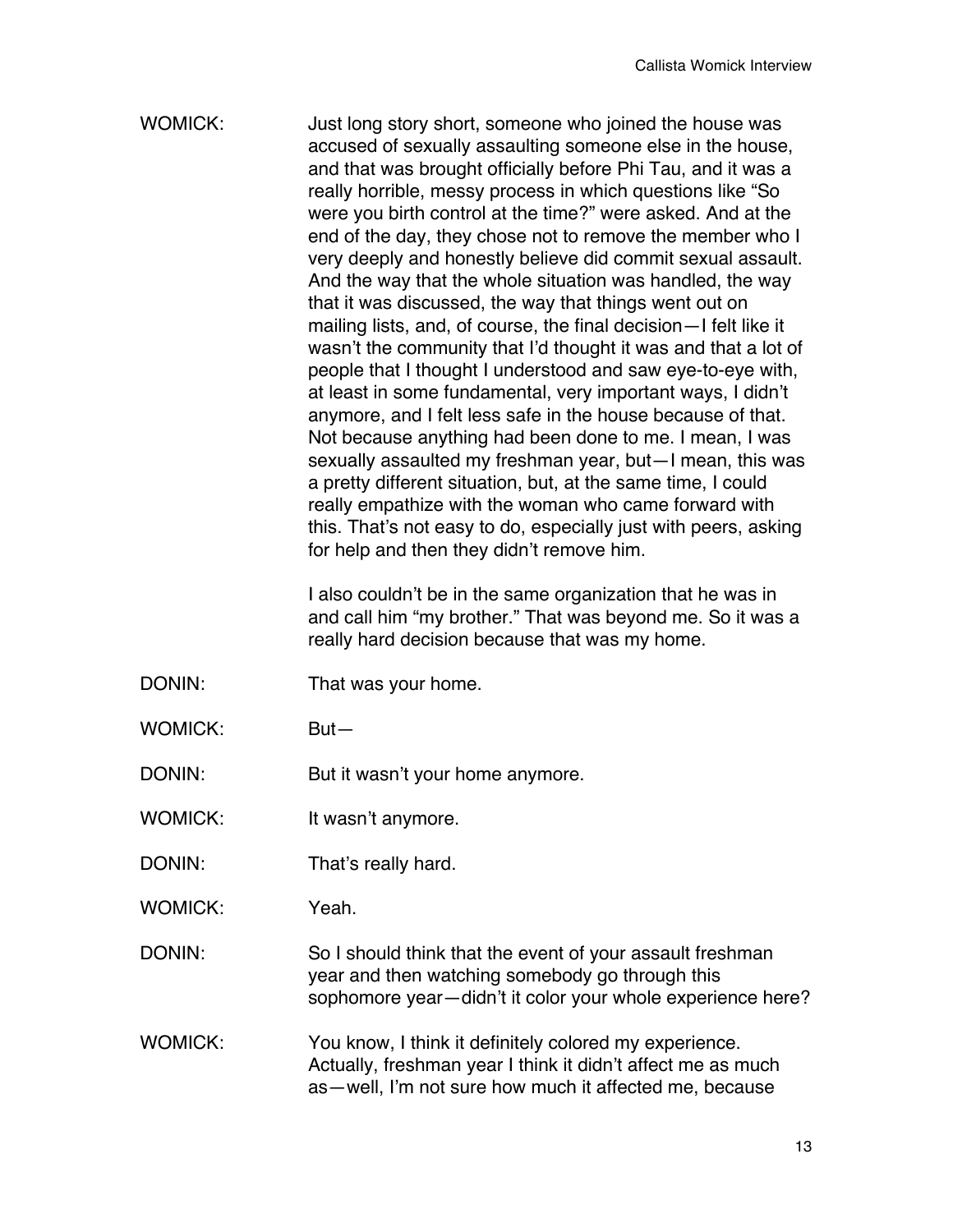| honestly, I didn't realize - I didn't, like, cope with it, and I  |
|-------------------------------------------------------------------|
| didn't even really remember it until junior year. I just sort of, |
| like, — I remember a couple weeks where I was a total mess.       |
| At that time, I had a really severe eating disorder, and I        |
| remember it being even more severe during those weeks,            |
| and I threw away my sheets, and I showered a lot, but then        |
| after that, I just kind of forgot about it, which I guess is -    |
| there's some special term for that, where you, like, block out    |
| a traumatic experience.                                           |

And so it wasn't until junior year that I kind of remembered it, and then I realized, like, what I'd done and that I was the poster child [chuckles] for probably PTSD, and then—yeah, I had to deal with that during junior year because I hadn't really before. And so I'm not sure how much it colored my Dartmouth experience because for a lot of the time I was sort of—I wasn't even working with it in the forefront of my mind.

- DONIN: Denial is a very strong tool.
- WOMICK: Yeah. And maybe it worked well, or maybe it did me harm. I honestly can't say, because I wasn't observing it. Maybe other friends who were around could have said something, but honestly, I didn't really have that many friends who carried over from freshman year to the rest of Dartmouth, because I was a mess freshman year. [Chuckles.]
- DONIN: Did you find a group of peers to support you?

WOMICK: I would call that BoredatBaker, actually. The first time that I talked to anyone about my sexual assault or my eating disorder was on BoredatBaker, and I was able to find a lot of support there from people who had similar experiences and could offer really good advice and support and just kindness. And so that was my first community. And honestly, that's probably my community now, which may seem weird to say because it's an online message board, but all the people there are current Dartmouth students, and I have had the great privilege of meeting a lot of these wonderful people in person, too, so it's not exclusive to the online site. We get tea or coffee or lunch together sometimes. A couple of them have actually become really good friends at Dartmouth that I spend a lot of time with.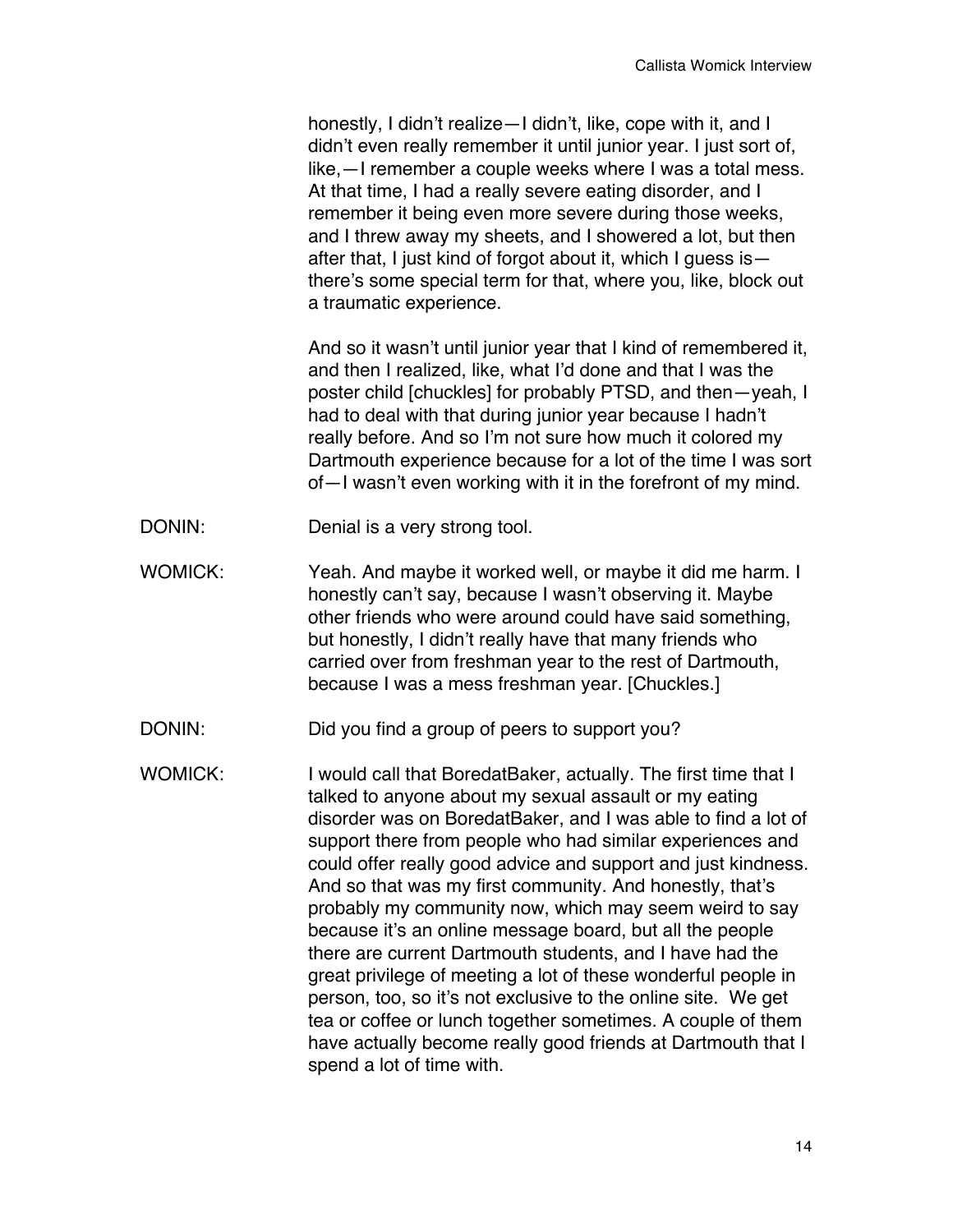- DONIN: So what's the culture of BoredatBaker? Is it meant to be obviously, it's meant to be anonymous.
- WOMICK: Mm-hm.

DONIN: But what is it that allows you guys to then identify yourselves and become face-to-face friends?

WOMICK: Yeah. So it is meant to be anonymous, but there are some people who—it's more or less known that they use the site. I think I've become one of them, because I talk to so many people about it because I think it's a wonderful thing and I'm glad that it exists at Dartmouth and I think more people should use it because it can help them so much, and so I talk about it a lot, and I'm that crazy girl who uses BoredatBaker. [Chuckles.] But I've also been outed on the site a few times by some jerks who think it's funny to post people's names. And so the screen name that I use has been tied to my name. So I don't think it's a secret, who I am.

> But then in terms of meeting someone actually in person, you can send private messages back and forth between users if you have a personality, and so—

DONIN: "Having a personality" means?

WOMICK: Having a personality. It's, like, having a user account.

- DONIN: I see.
- WOMICK: So you can use the site and not have a name and a page. You can just read and you can post, but there's no way to aggregate those posts for anyone else to see. But if you have a personality, then you can attach the name and picture to a post, and those will all be aggregated on a page. And then personalities can send private messages, like emails, back and forth. And so that's how you set up a meeting with someone else, if they're interested in getting lunch or tea or just hanging out. That's how I've made all of my friends. Sometimes you'll share names, or sometimes it's just "I'll be at the café at noon, and I'll be reading *The Color Purple*." And that's how you find one another, depending on people's level of comfort with sharing their actual names.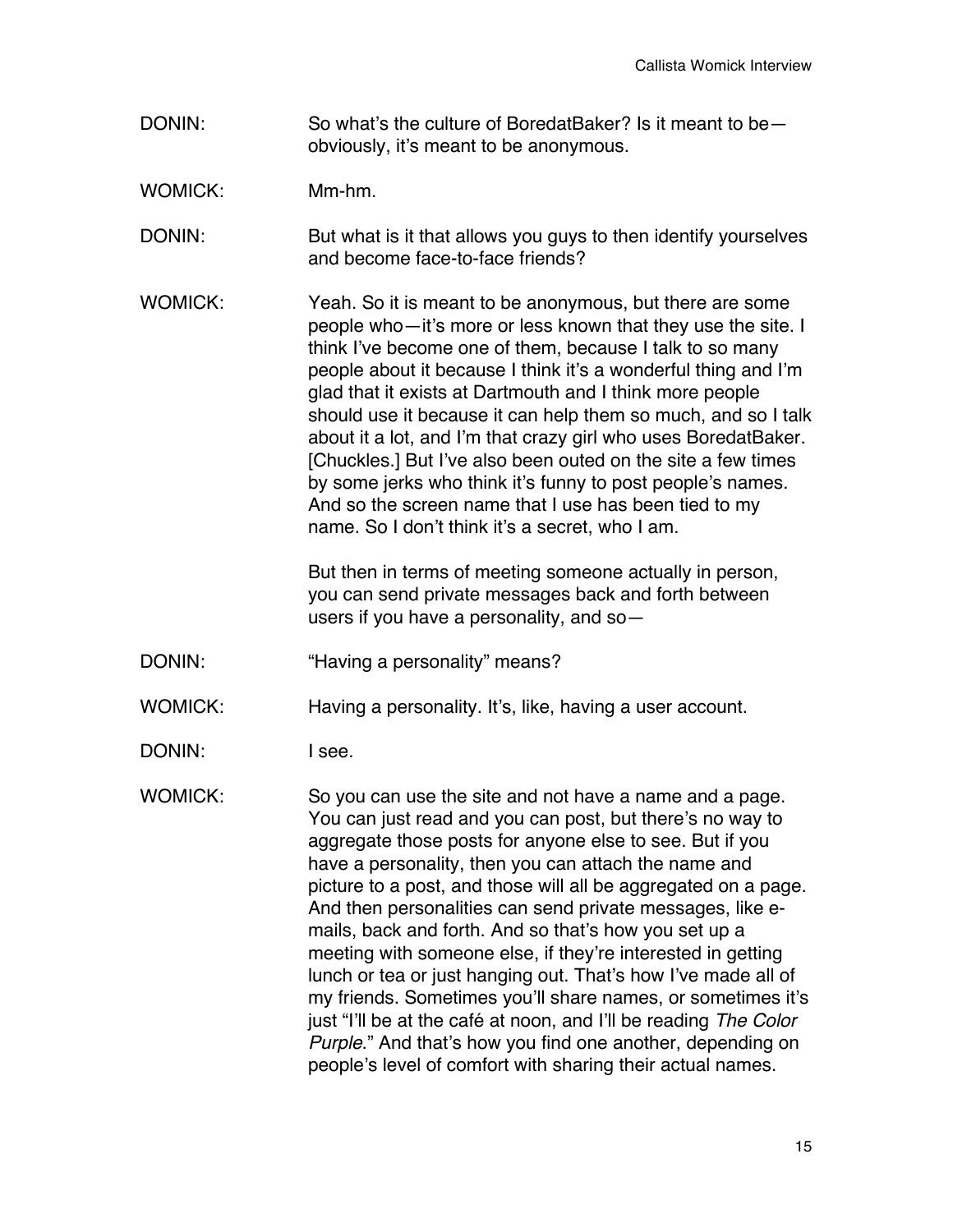- DONIN: So this is a very sort of alternative way to find your community, is electronically.
- WOMICK: Yeah. Honestly, it's been a lot better for me to find friends that way because you talk so much before you actually meet, and there's not that initial reaction of, you know, race or socioeconomic class or gender because that's completely gone; it's not part of it unless it's explicitly stated.
- DONIN: It's irrelevant.

WOMICK: Yeah, it's just not relevant. Sometimes, when talking about Dartmouth experiences, it comes up that, you know, *this part of my identity has affected my experience here*, but even those conversations are so much more genuine because people feel—it's less tied to them as individuals, and so they feel more free to say what they truly believe and have experienced. And especially if you're talking and you're still anonymous but you're talking together as two individuals and there's no expectation that you *will* ever meet, you can share some incredibly personal things. And so then, if you have a lot of conversations like that with an individual and then choose to meet, it's such a *richer* friendship, and that's what I really enjoy about BoredatBaker, because a lot of, like, the best part of friendship is done upfront; there's not that awkward spending time together watching movies, doing things that you don't really enjoy doing but you're trying to build a friendship. It's just—it's already there because you've already shared so much and you don't hate one another or think, you know, "you're weird." So it's beautiful. [Chuckles.]

> I think the site's creator, Jae—well, that's not his real name, but that's his pseudonym—I think he's a genius, in some ways, for having come up with this and supporting it out of pocket for all these years. It's just his personal project that he pays for. He didn't even go to Dartmouth.

- DONIN: He started at Columbia, didn't he?
- WOMICK: Yeah. He graduated from Columbia in '05, I think.
- DONIN: So is it your sense that there's a significant portion or significant number of students at Dartmouth who feel as you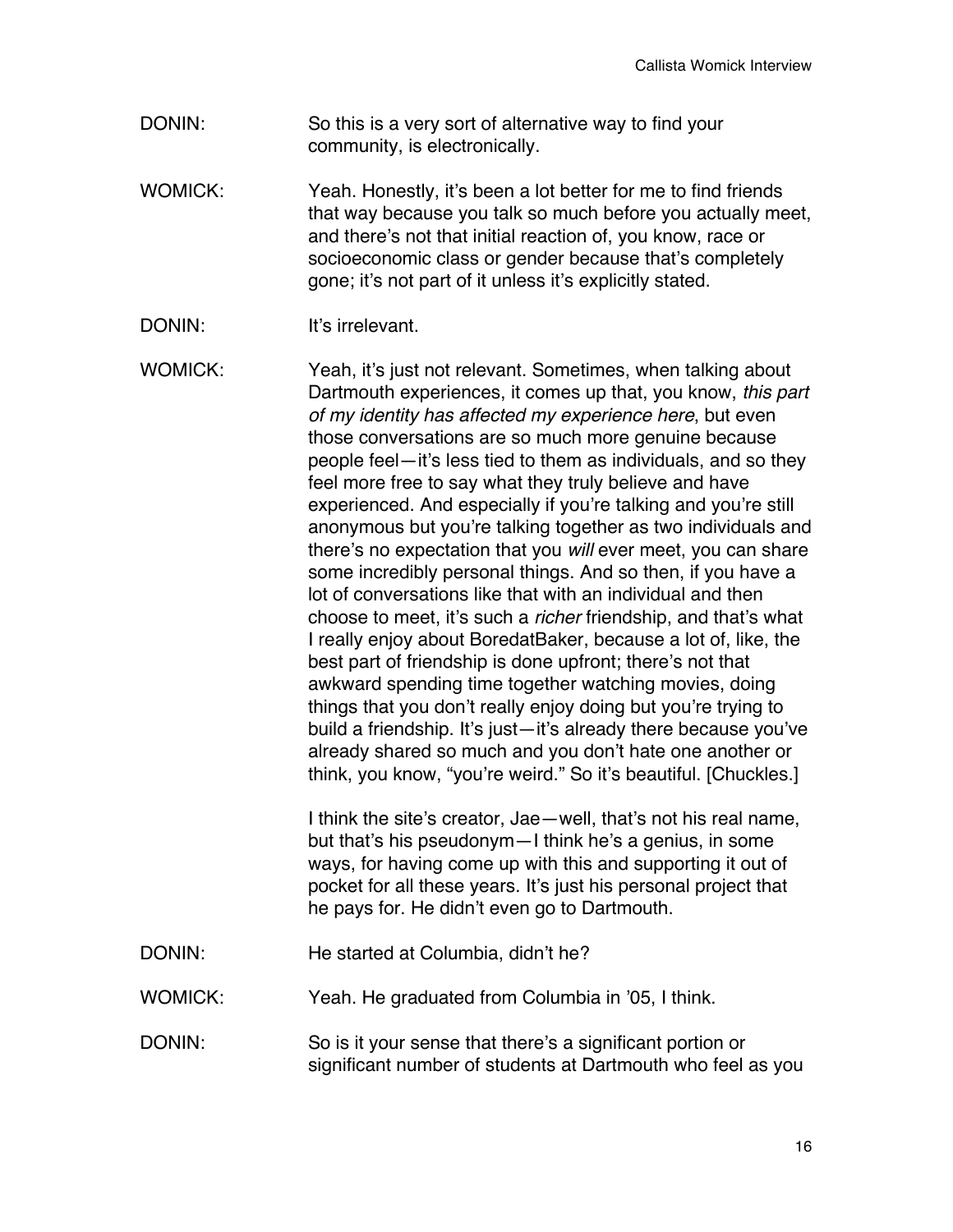do, that this is a better vehicle to create a social life for yourself?

- WOMICK: Different people use the site for a lot of different purposes, I think. There are a lot of people that use it for the sense of community. I think there are probably equal part to the people who just use it for fun and to blow off steam and then the fraction of people who use it to be jerks and post mean, racist, sexist things, to post people's names and pictures. That's the absolute minority, and that's what BoredatBaker gets the most attention for, which is so unfortunate, because when those sort of things happen, the community is infuriated, and that's what people don't talk about: that when something like this gets posted, especially if it gets a lot of agrees and newsworthies, usually that's just because that one person who made the post has a lot of accounts and enough time to make it look like that post is really popular. It's something that you can do. A lot of agrees doesn't necessarily mean that 25 people agreed with the post; it could just mean that this one jerk has 25 accounts. That's totally a possibility.
- DONIN: Oh, my.
- WOMICK: It's more important to look at the posts that come after an inflammatory post to see what people actually have to say, because there's also a culture of if you think a post is awful, not interacting with it and not giving it attention, because that just encourages the people to keep doing it. So, the interactions that actually happen with a post generally aren't representative of the community sentiment. You have to look at the discussion that happens afterward, because people get points for every agree or newsworthy or disagree or reply. Replies are a lot of points.

There's a discussion on BoredatBaker right now: Is it worth it to give these kind of people points for doing things that we disagree with, or is it more important to say, "Hey, we think you're a jerk and we don't want you here, and we disagree with you, and here's what you've done wrong"? And different people have different opinions about that, and I have different opinions about that, depending on the post and the time of day and my mood.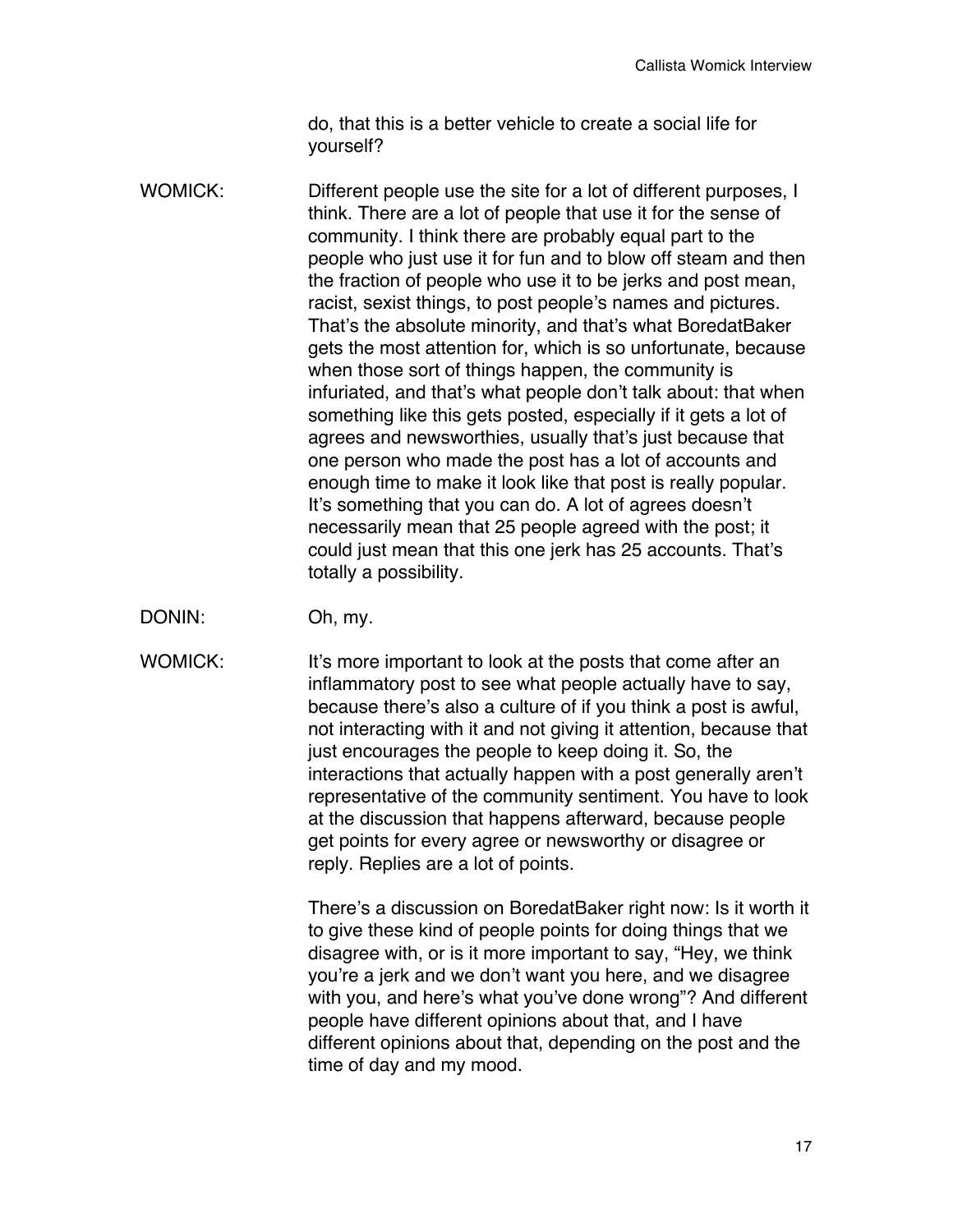DONIN: Of course. Of course.

So this community that you formed, this electronic community that then becomes a people-to-people community—

WOMICK: Right.

DONIN: — —after a while—do you think this is a reflection of the fact that Greek life dominates the college social life so much that this is the only other format for having a community that you feel safe with?

- WOMICK: I would say that Greek life definitely does dominate the social scene and that BoredatBaker is an alternative to that, but it also is part of that because a lot of people who are Greek affiliated use BoredatBaker. There are also a lot of people who are not Greek affiliated and also don't use BoredatBaker. There are a lot of other communities at Dartmouth that just don't get attention because they're not [chuckles] as interested in media attention as the Greek community is.
- DONIN: Right, right.
- WOMICK: There are a lot of off-campus scenes at houses. A lot of sports teams—the Frisbee team, the DOC, and Cabin and Trail, all have great communities going on. Ledyard. I mean, all of these places. It's not just people who hang out. They do the same sort of things that Greek houses do but with a different sort of spin on it. It's more equitable; it's co-ed; the alcohol use tends to be responsible. They have dances and parties and they play pong; they have formals. But they don't have a lot of the same problems that are part of the Greek system. They still have problems. There's definitely still hazing.
- DONIN: They seem to fly below the radar, though.
- WOMICK: Oh, they definitely fly below the radar because they're not organized. You know, they're not corporations; they don't have to get permission for their social group to exist from the college, so they're not regulated. And that's why you don't hear about them, because they're not part of the mainstream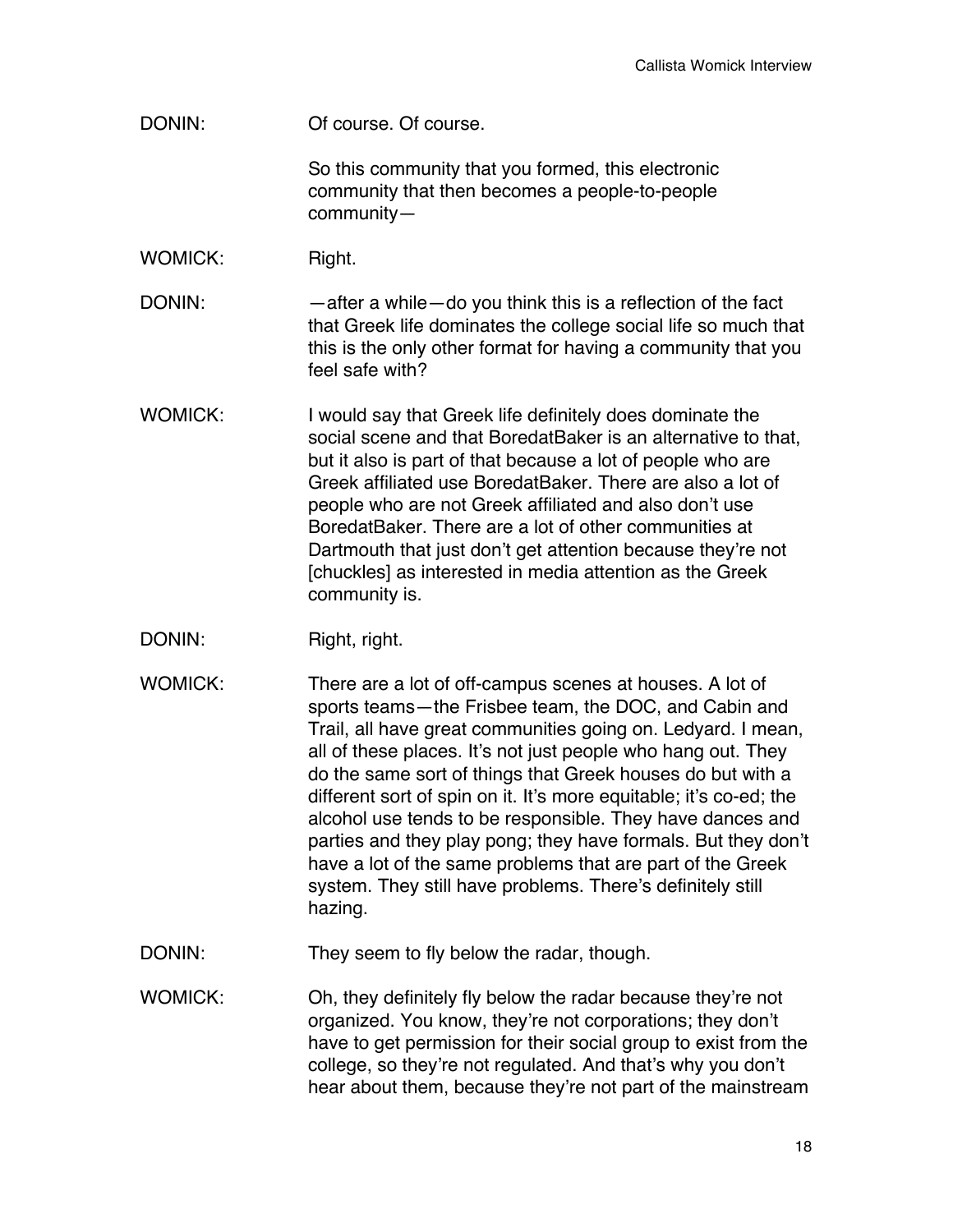culture and they're not regulated by the college, which I think is how social groups should be.

- DONIN: Right. That's what they're there for, —
- WOMICK: Yeah.
- DONIN: —as an alternative to the structure of the rest of your time here.
- WOMICK: Yeah.
- DONIN: So let's talk about the academics. I mean, did you find that there were opportunities to make friends and have a community feeling through classes ever?
- WOMICK: Mmm. Through classes. Well, I didn't really bond with any of the people in my year who were taking Arabic at all, because they were also very deeply into the Greek system.
- DONIN: Is Arabic your major?
- WOMICK: Arabic was my first major. I was doing Spanish modified with Arabic for my freshman year, and I just couldn't bond with any of the people who were taking Arabic, and that's such an important part, especially since the classes are so small. I think that was a huge part of why I decided not to continue with the major, just because I was not friends with any of the people that I had been in classes with for two years, and that's hard, to really feel like the outsider when all of these people are a social group.

But also I switched to Studio Art, and I don't think it's that I bonded more with the people who were also in Studio Art classes, but it felt easier to be around them because they weren't as interested in being clique-y and Greek oriented as the group that I had been with in Arabic was. I don't have many—I could name maybe two people who were my year who were majors in Studio Art that I would call friends, but, then again, they're still not really close friends, so that's not somewhere that I found a social group. You know, you spend a lot of time together in the studios, and you get to know one another, but I never really hang out with those people outside of the studio or the classroom. Sometimes I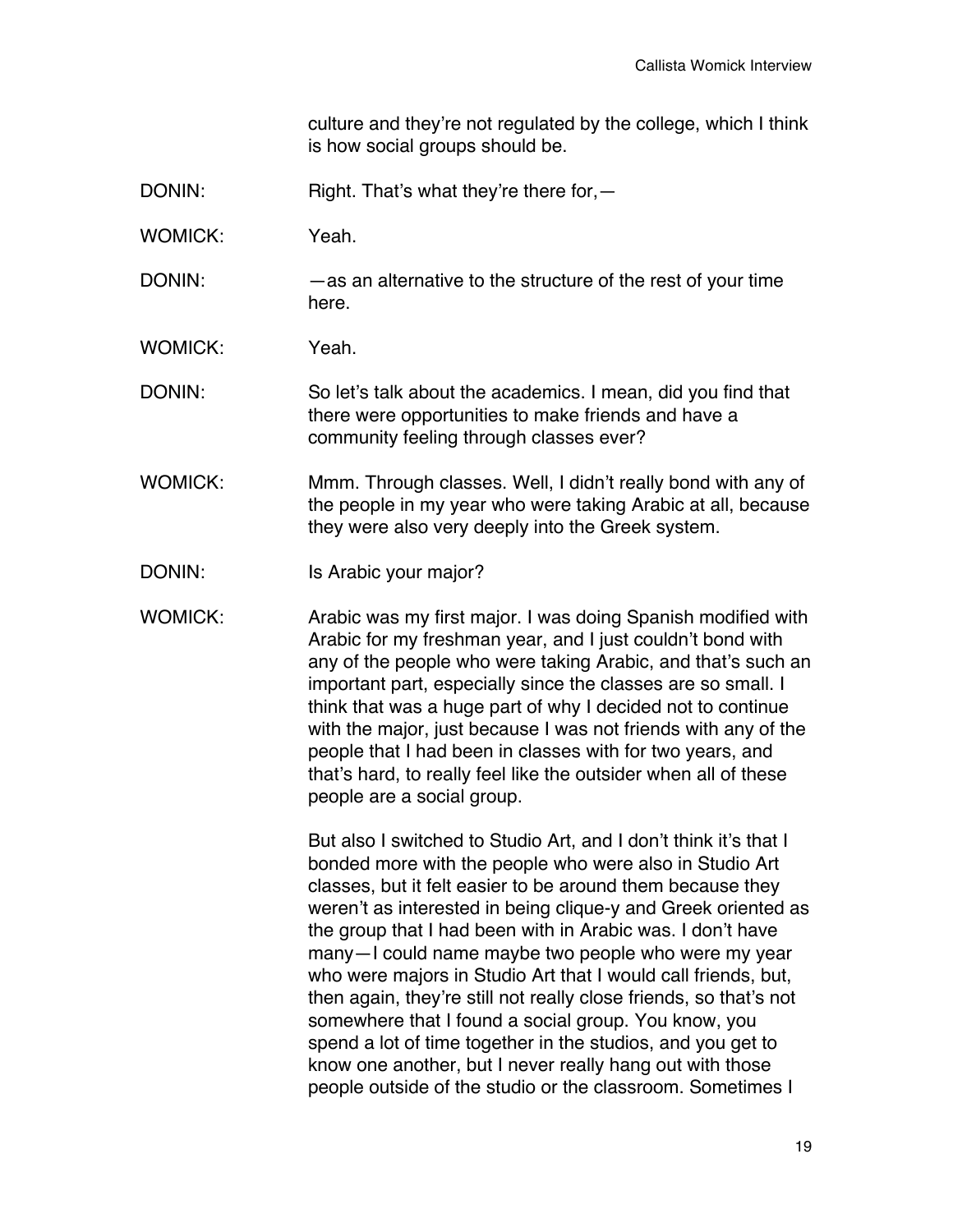do, and I'm friendly with them. I like a lot of them. It's just by the time I switched to that major, I already had my social group, so I didn't need to find it there.

DONIN: Right, right. Yeah.

So, you know, everybody, when they come into an organization such as Dartmouth, has moments of feeling like an outsider, like they don't belong. Would you say you had episodes of that? It sounds like—

WOMICK: Yeah, my whole freshman year I felt like that. I think from time to time—I feel like I'm outside of the mainstream Dartmouth experience, but that doesn't bother me at all because that's not what I want. I feel like I'm very much a part of Dartmouth. I feel very connected to this community. Not just Dartmouth but also the Upper Valley because I've been so involved with so many different groups. I've worked off campus a lot. I get to know people really well. And so I feel very, very connected and not at all on the outside. I feel like I'm more on the fringes because I don't participate in Greek life and I don't take a standard, traditional major.

> But I've also done a lot of things, and I know a lot of people. I've been involved with the Dickey Center, and I've been on COSO for four years, so I've gotten to know a lot of people in that way. Working for OPAL and facilitating DPP for two and a half, almost three years, I met so many people. So I was able to meet people in ways other than the Greek scene, and I still feel very connected to my class and to a lot of other classes, and I feel—I probably know just as many, if not more people than the average frat star [chuckles], and I've done it in a way that feels really good for me.

- DONIN: So in some ways, feeling like the outsider was a motivator for you to find alternative means to develop your own community.
- WOMICK: I've always felt kind of like an outsider in life, because when I started public school, I'd been home schooled for so long, I was just so different from the other kids because the girls were into makeup and gossiping about boys, and they read magazines that I thought were really vapid, and they watched TV, which I'd never done, so I couldn't connect with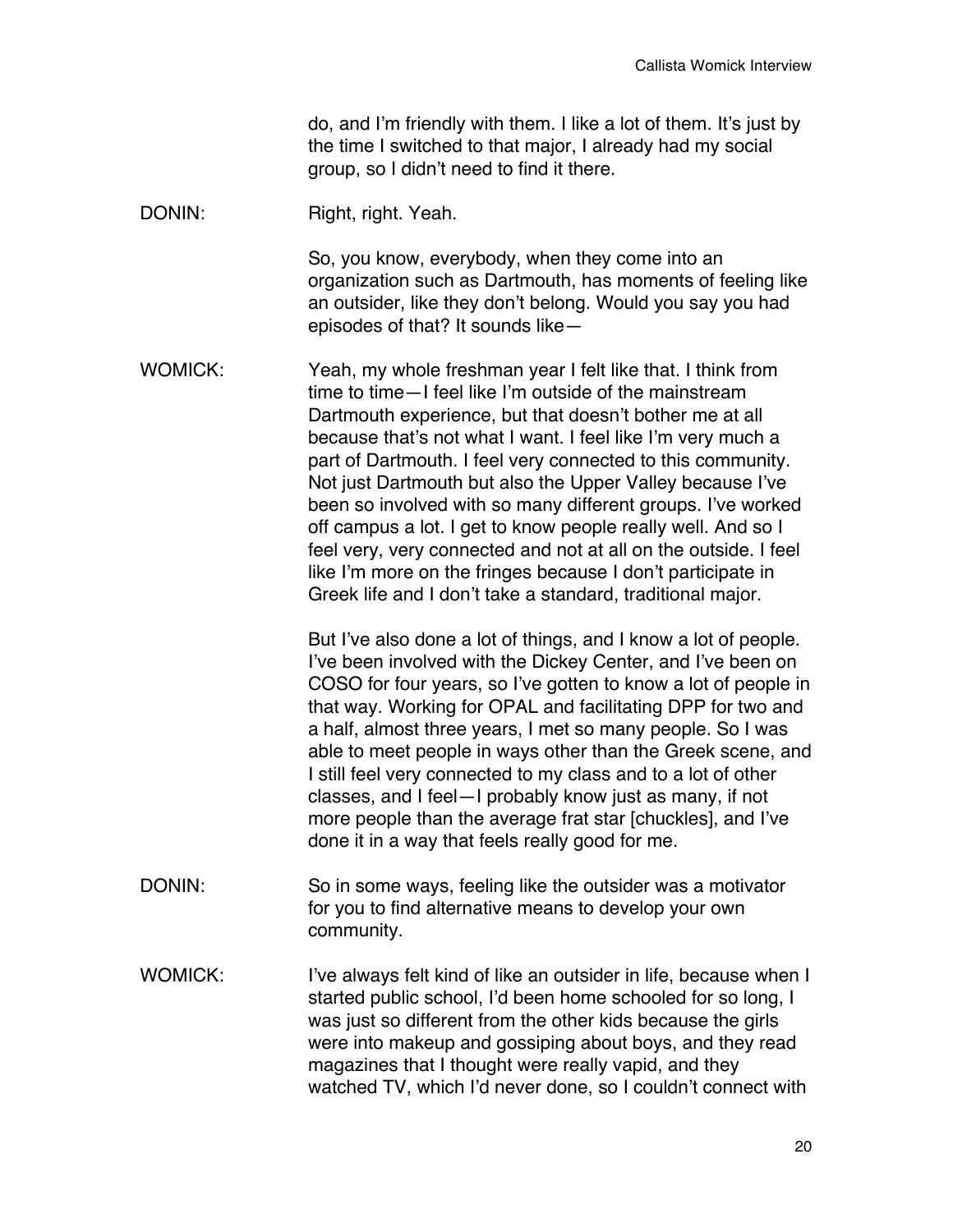them in that way. And then it was basically the same experience in middle school and high school ʻcause I was just interested in such different things. I've always not had much use for things that I think are immature or really imageoriented. I don't care about that sort of stuff, and that's what a lot of—especially in middle school and high school people care about. So I was always kind of on the outside. Not like someone that people think is *really* weird but that's kind of quirky and enjoyable. I tend to get along with a lot of people. But, you know, like that weird lady who raises goats on the outskirts of town, that everyone says hi to but, you know, you don't hang out together.

- DONIN: Right.
- WOMICK: That sort of thing. [Laughs.] I don't know why that was the first example that came to mind. [Laughs.]
- DONIN: It's a good example, a good example.

So do you see that Dartmouth has changed in the four years you've been here?

- WOMICK: I would be inclined to say yes, but I also don't know how much of that is just because my perspective has changed.
- DONIN: Maybe it's *you*'*ve* changed.

WOMICK: Yeah. I've changed so much as a person. I don't think I would get along with my high school self at all. A lot of that is thanks to OPAL, the diversity work that I was able to do and meeting so many people with different life experiences from mine. I had such limited experiences coming from where I came from. And I came from a really racist background, and I, myself, was never racist—not overtly racist. I think I had some prejudiced ideas that I didn't even really consider, and so coming here and being able to consider that and also learn so much about so many different people helped me become an even more accepting and loving person than I was before. And in some ways, I think that's made me less tolerant about the things that I don't like at Dartmouth because I think they're so senseless, and in some ways it's made me more tolerant about the things that I really hate because I think that people here are trying to do the best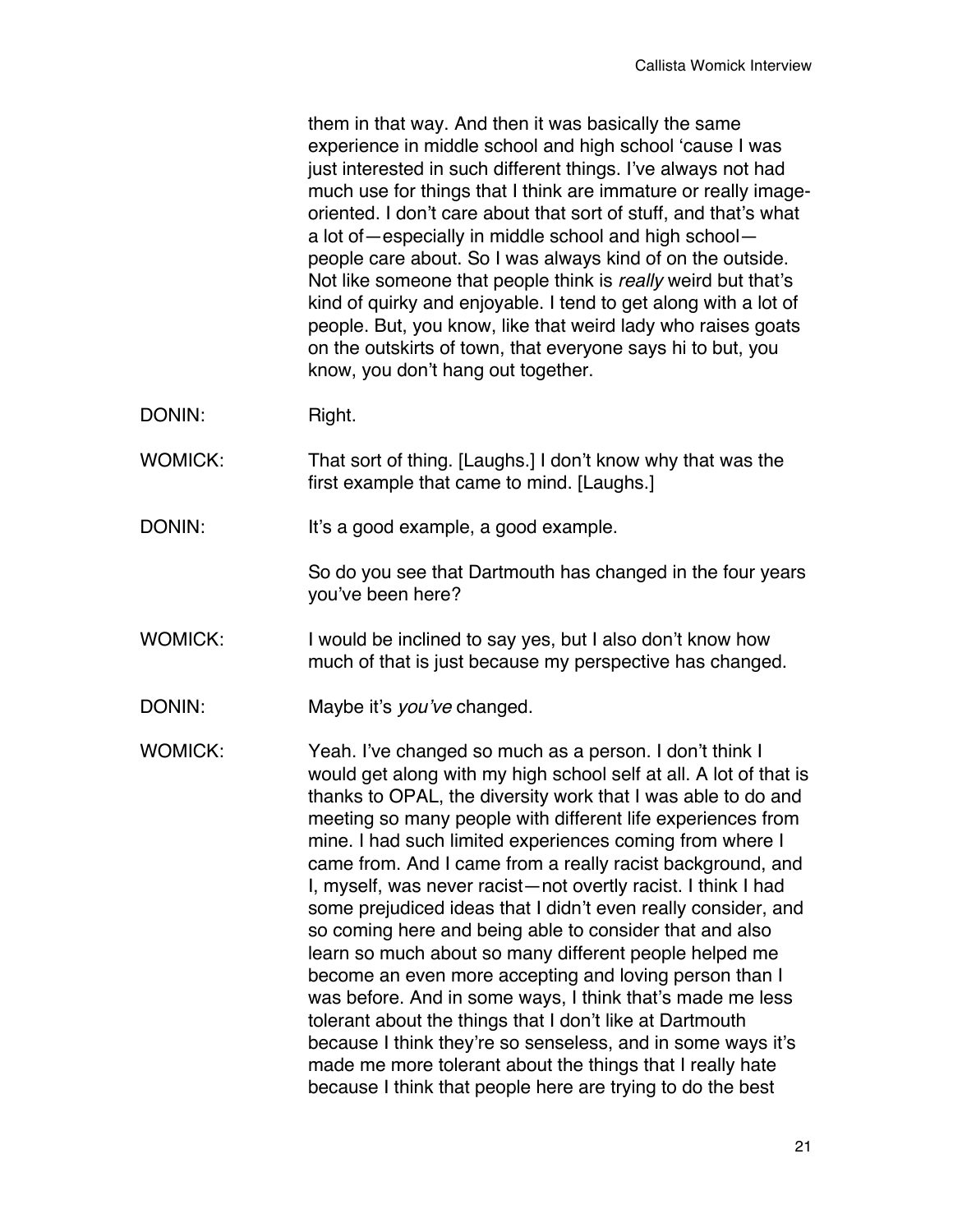they can, and especially now, seeing the friends that I've known for four years working hard on these really tough, tricky campus issues and realizing how hard it is to address them—I don't know whether I feel like things have changed all that much.

I think there's definitely a different atmosphere among the faculty and staff that I know since Jim Kim was here. That was something that I definitely recognized. Some people that I really respected and cared about left, and, in confidence, a lot of them told me that it was because of changes that happened thanks to his leadership. And so I think that's something that will be felt at the college, whether people know it or not, for a long time. I think it's really unfortunate. Some of my mentors left, and that was really hard, especially since they all left at the same time.

- DONIN: These are staff people you're talking about.
- WOMICK: Staff, yeah. So in that sense-I came, I think, at the end of a very different era at Dartmouth, and it's only in talking to people and reading articles and getting a sense for the history of the college am I able to realize how much has changed while I'm here and then being able to put together the pieces and see things that I *have* experienced and how those are different and that I was actually witnessing change, whether I knew it or not. So I'd say in that sense it's changed at an institutional level.

I'm not sure about the student body. I think as a senior, I feel I know more people who are critical of the Greek system than I knew in my past three years here, but that could just be self-selection bias ʻcause this is the kind of people I'm hanging out with. [Chuckles.]

DONIN: Well, and that's been, I think, the discomfort with the dominance by the Greek system—

WOMICK: Mm-hm.

DONIN: —is an issue that's been around a long time, but it seems to come in sort of waves—

| <b>WOMICK:</b> | Right. |
|----------------|--------|
|----------------|--------|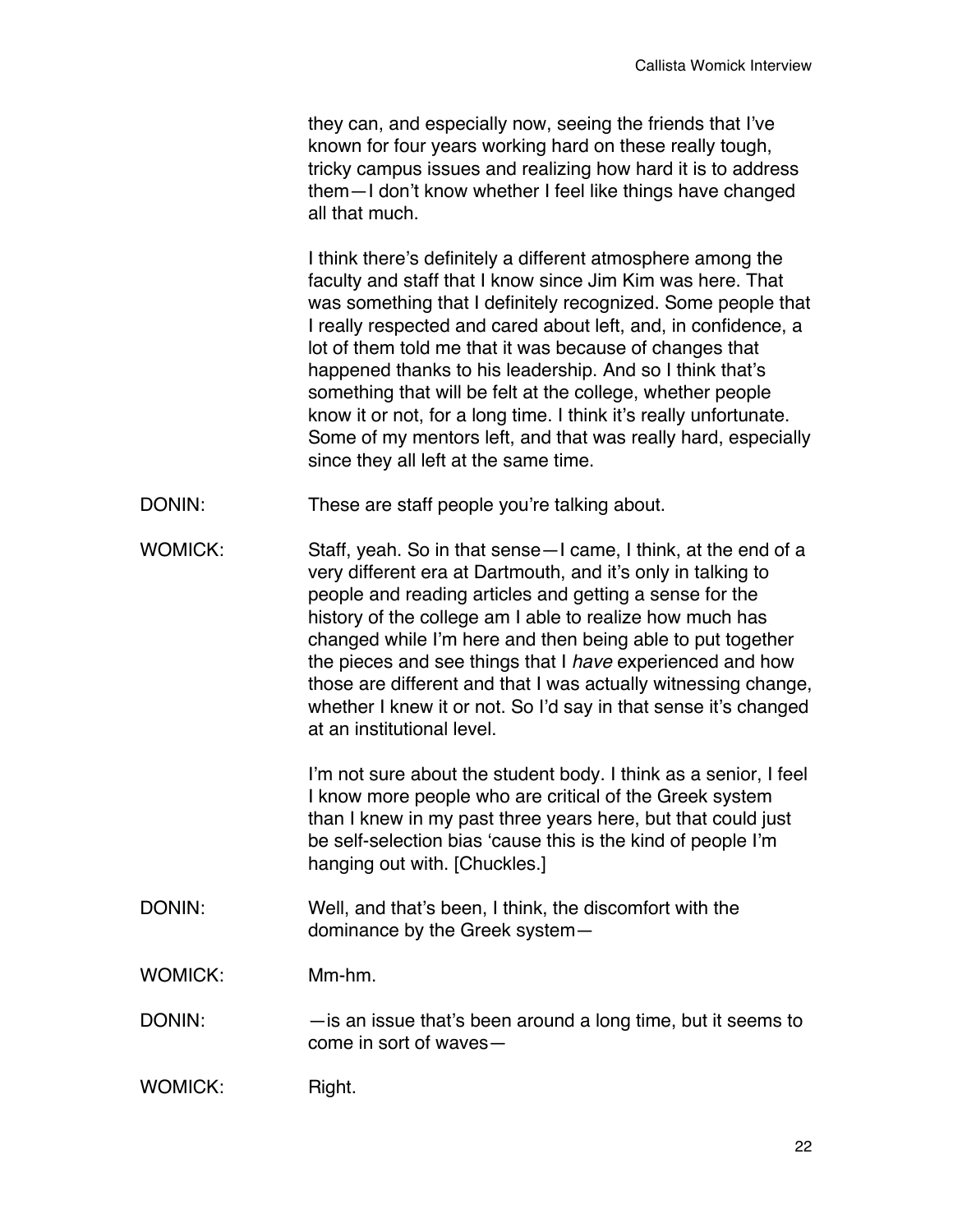DONIN: —in response to some media spotlight on some particular event, and we've certainly had that this year.

WOMICK: [Laughs.] And almost every year that I've been here.

- DONIN: Right, right.
- WOMICK: Yeah
- DONIN: And the attention that's been given to incidents of bias and hatred that happen every year, but some years it seems to get more attention than others, for some reason, but it's still there.

Let's see here. I think we've covered it pretty well. I'm just looking at this list of—so when you leave here, how would you describe your community at Dartmouth, how it evolved from when you first got here to when you finally walk out the door and say goodbye?

- WOMICK: I think a lot of that depends on when I actually leave. [Laughs.] I would say freshman year, I almost didn't have a community. My community was almost entirely Devin, my boyfriend from home. In sophomore and junior year, it was very much Phi Tau. I relied on them. Those were my friends and my family. It was the first time that I spent Thanksgiving away from home and actually felt that maybe I would rather be here than with my family at home, and that was a very—
- DONIN: That's a big step.
- WOMICK: That was a big feeling. I had to work on that one a lot because I felt like I shouldn't feel that way, but Phi Tau meant a lot to me. It was really important, and I learned so much and grew so much, and some of my best friends still are from there.

And then after leaving Phi Tau and separating from that community, I would say it's more just a motley assortment of people that I found over the years that are important to me, that I've bonded with in some way, and I wouldn't say it's a cohesive group the way that Phi Tau was, but it's more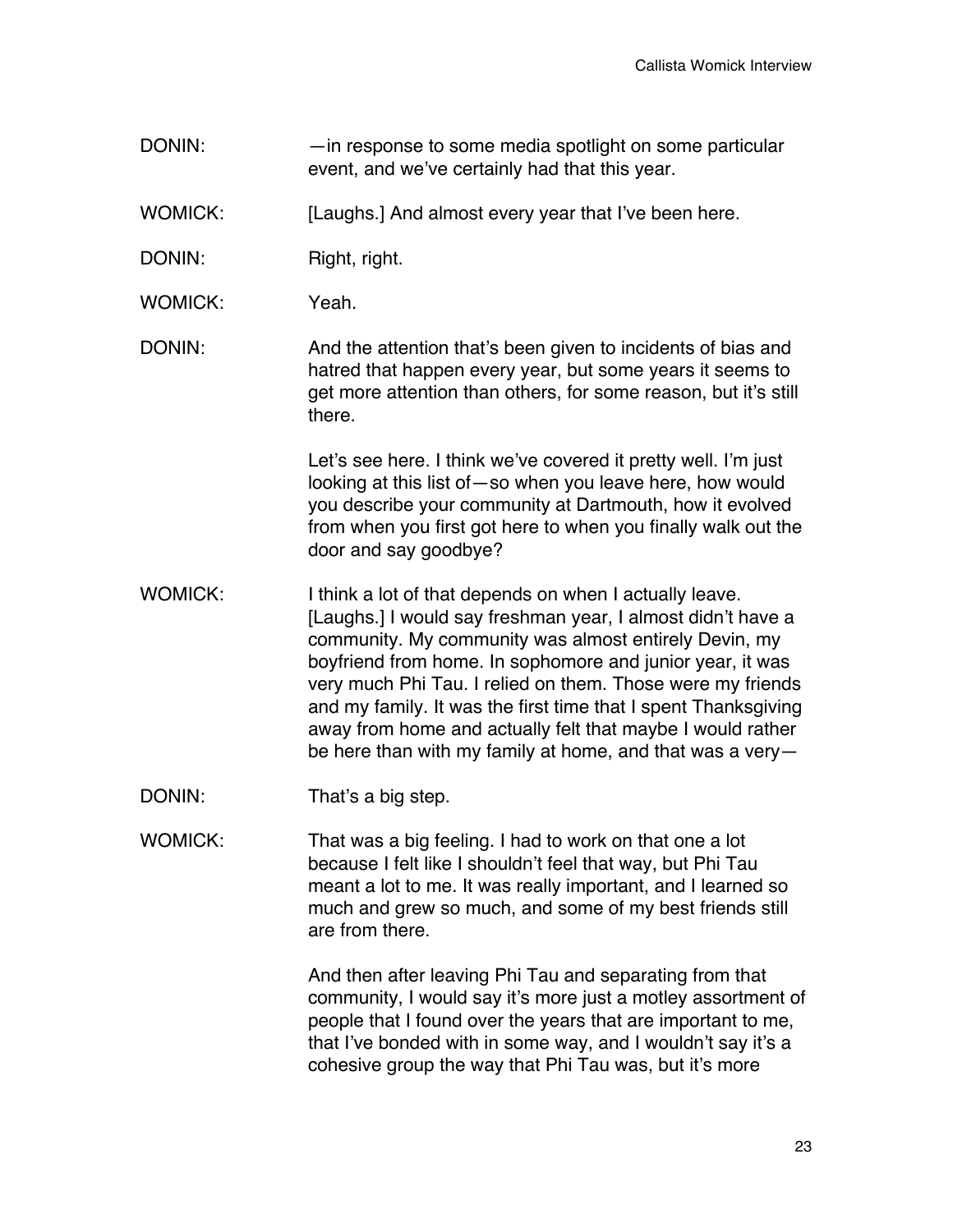hand-picked people that really are important to me and that I am important to. And so—

There's also my house off campus, the people I live with. We live together very well. [Chuckles.] It's just amazing. It's going to be very sad when we go our separate ways. But we have an '11, Taylor, who I am with right now and I hope to be with for a very long time. And then Sophia, who is doing fifth year at Thayer. And then Shaun, who's a '12. And it seems a really unlikely grouping of people, but it works together so well.

- DONIN: It's your local family, as opposed to your North Carolina family.
- WOMICK: Yeah, definitely. And I'm actually really looking forward to when my family comes up for graduation, to show them my house and the family that I've built and show them, you know: Look at how I've grown up and what I can do.
- DONIN: Have they been to visit before?
- WOMICK: They visited over freshman family weekend, and then I think there's a time sophomore year, maybe over the summer that families are supposed to visit, and my mom and dad and sister all came those times, and then my sister has also visited a couple times independently, which was a big step for her because she's the sort of person who won't even spend the night away from home at a friend's house. She's very much a home person. And she flew up here on her own, which was huge. And she loves visiting me here, so she's visited at least once each year that I've been here. And I usually pay for that. [Laughs.]
- DONIN: You're a good sister.
- WOMICK: Well, we didn't have a really good relationship when we were at home together, and we've gotten a lot closer since I've left, so—I enjoy having her visit.
- DONIN: It's often the case, I think.
- WOMICK: Yeah.